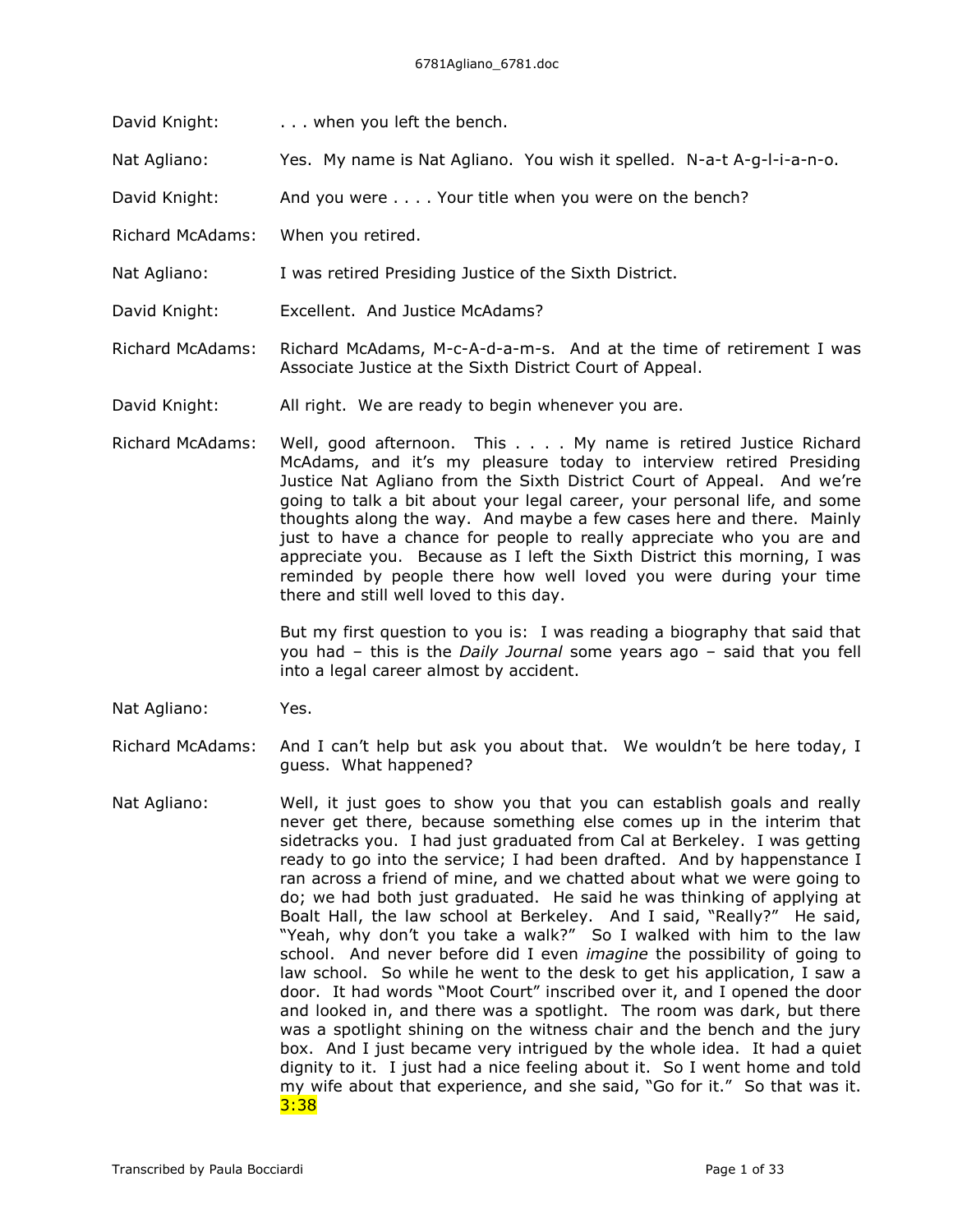| What year was this?                                                                                                                                                                                                                                                                                                                                                               |
|-----------------------------------------------------------------------------------------------------------------------------------------------------------------------------------------------------------------------------------------------------------------------------------------------------------------------------------------------------------------------------------|
| Oh, this was 1954.                                                                                                                                                                                                                                                                                                                                                                |
| And you didn't go to Boalt Hall, though. You went to                                                                                                                                                                                                                                                                                                                              |
| I went to Hastings.                                                                                                                                                                                                                                                                                                                                                               |
| Hastings.                                                                                                                                                                                                                                                                                                                                                                         |
| Yes.                                                                                                                                                                                                                                                                                                                                                                              |
| And there was military service before that, after all, then?                                                                                                                                                                                                                                                                                                                      |
| Yes, two years of military service. Right. And I spent that two years in<br>El Paso, Texas.                                                                                                                                                                                                                                                                                       |
| Well, it's our gain that your friend took you to see the Boalt Hall mock<br>trial courtroom that day. And that led eventually to your career that<br>included the being the Presiding Justice of the Sixth District Court of<br>Appeal from 1986 to 1992. But we'll get to that. But getting back, then,<br>to that. to the law school experience, how was Hastings back in 1959? |
|                                                                                                                                                                                                                                                                                                                                                                                   |

- Nat Agliano: Well, Hastings was a wonderful school because at that time, at least, it was not as difficult as many schools to gain admission to. I had graduated from the University of California, and that was almost an automatic entrée into Hastings. I remember the dean – Dean Snodgrass – coming out and introducing himself. Yes, he had the visor.
- Richard McAdams: The green eyeshade.
- Nat Agliano: Yes. And he said, "We've never really been able to figure out what type of background is helpful in the study of law." And he said if we had to guess about it, he thought that a mathematics background would be most helpful. And at that point, you know, all of us looked at each other and wondered whether we should stay a minute longer, you know. But as it turned out, it was a wonderful experience. It was difficult at first – well, you know how it goes – until you establish a routine for studying and understanding the process. But it was a wonderful thing.
- Richard McAdams: You enjoyed it, all in all? Did you have any law-related jobs while you were at Hastings before graduation?
- Nat Agliano: Not at all, not at all.
- Richard McAdams: And you were married when you were at Hastings.
- Nat Agliano: Yes. Lil and I had just been married, right before I went into the service. And . . . . No, in fact, my first law-related job was immediately upon graduation, when I applied for a job in the Attorney General's Office and I began work there. 6:35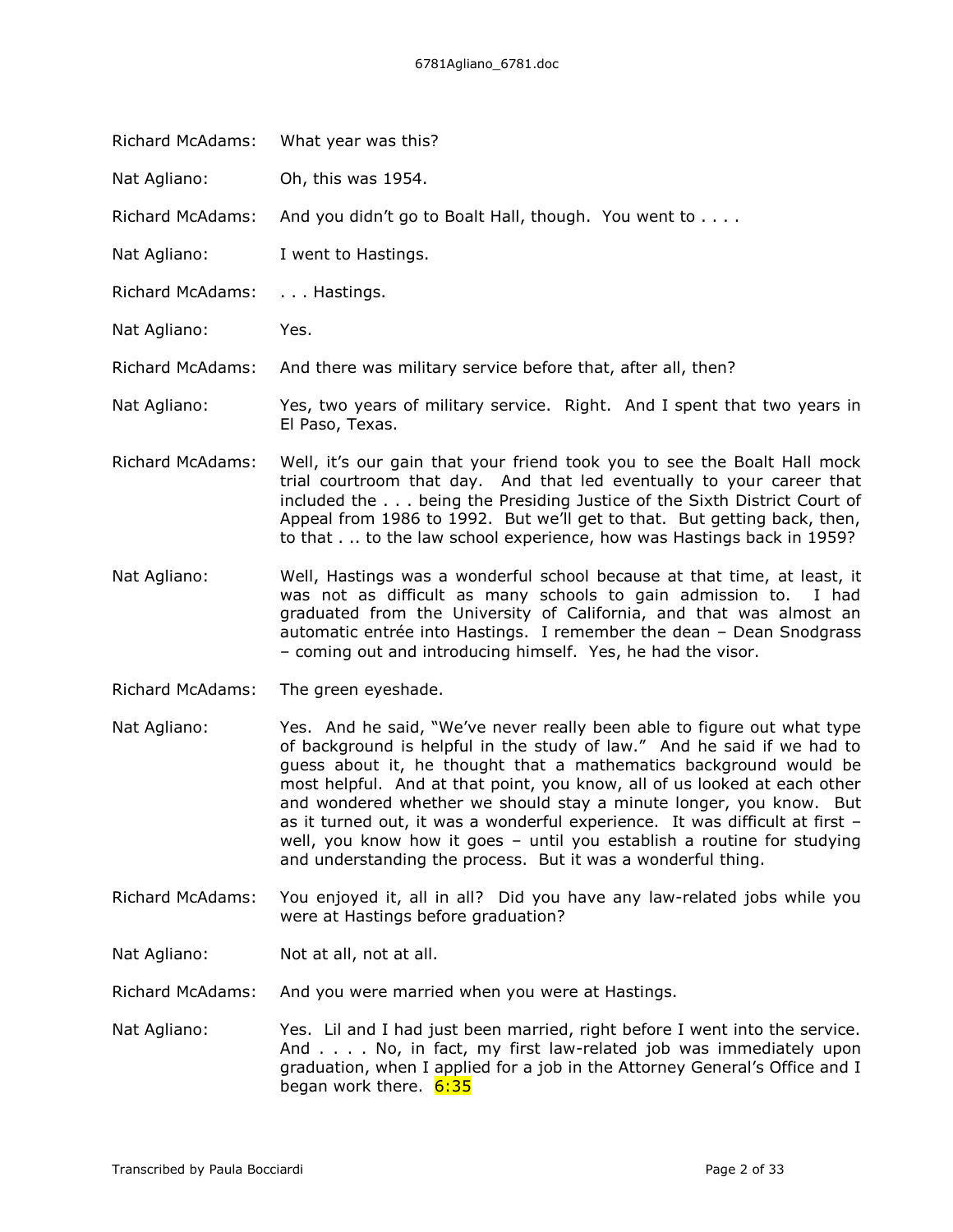Richard McAdams: In San Francisco?

Nat Agliano: In San Francisco.

Richard McAdams: And how long . . . .

Nat Agliano: Well, it was San Francisco at the very beginning. And then there was an immediate assignment in Sacramento in the Criminal division.

- Richard McAdams: How many years were you with the A.G.'s Office?
- Nat Agliano: Three years.

Richard McAdams: And the kind of work that you did there?

- Nat Agliano: It was exclusively criminal law. In fact, when I accepted the job or when I applied and was fortunate to be accepted  $-$  I really didn't know what I'd be doing. You might recall from law school that the words "Attorney General" were usually mentioned in connection with supervision of charitable trusts. So I thought perhaps I'd have an investigator's job of some kind. And I was surprised when they handed me a set of briefs and said, "Here. Your first assignment will be to write the People's brief on appeal."
- Richard McAdams: And do you remember how soon after you took the job were you actually in court arguing a case?
- Nat Agliano: Within a couple of months. And my first appearance was in the Court of Appeal, to argue that case in the appellate court.
- Richard McAdams: San Francisco or Sacramento, by that time?
- Nat Agliano: In Sacramento.

Richard McAdams: Okay.

Nat Agliano: Yeah.

Richard McAdams: And the . . . . Do you remember what the case was, by chance? We're all . . . . We're supposed to always remember our first court appearances, but . . . .

- Nat Agliano: It was a search and seizure.
- Richard McAdams: Oh, you do remember! Okay!

Nat Agliano: I do remember that.

- Richard McAdams: See? For some reason, I knew you'd probably remember what it was. Do you remember if you . . . if the People prevailed in that case?
- Nat Agliano: Well, that was the thing about . . . . You know, if you needed a boost in your attitude, especially on appeal, the People prevailed almost 90  $8:31$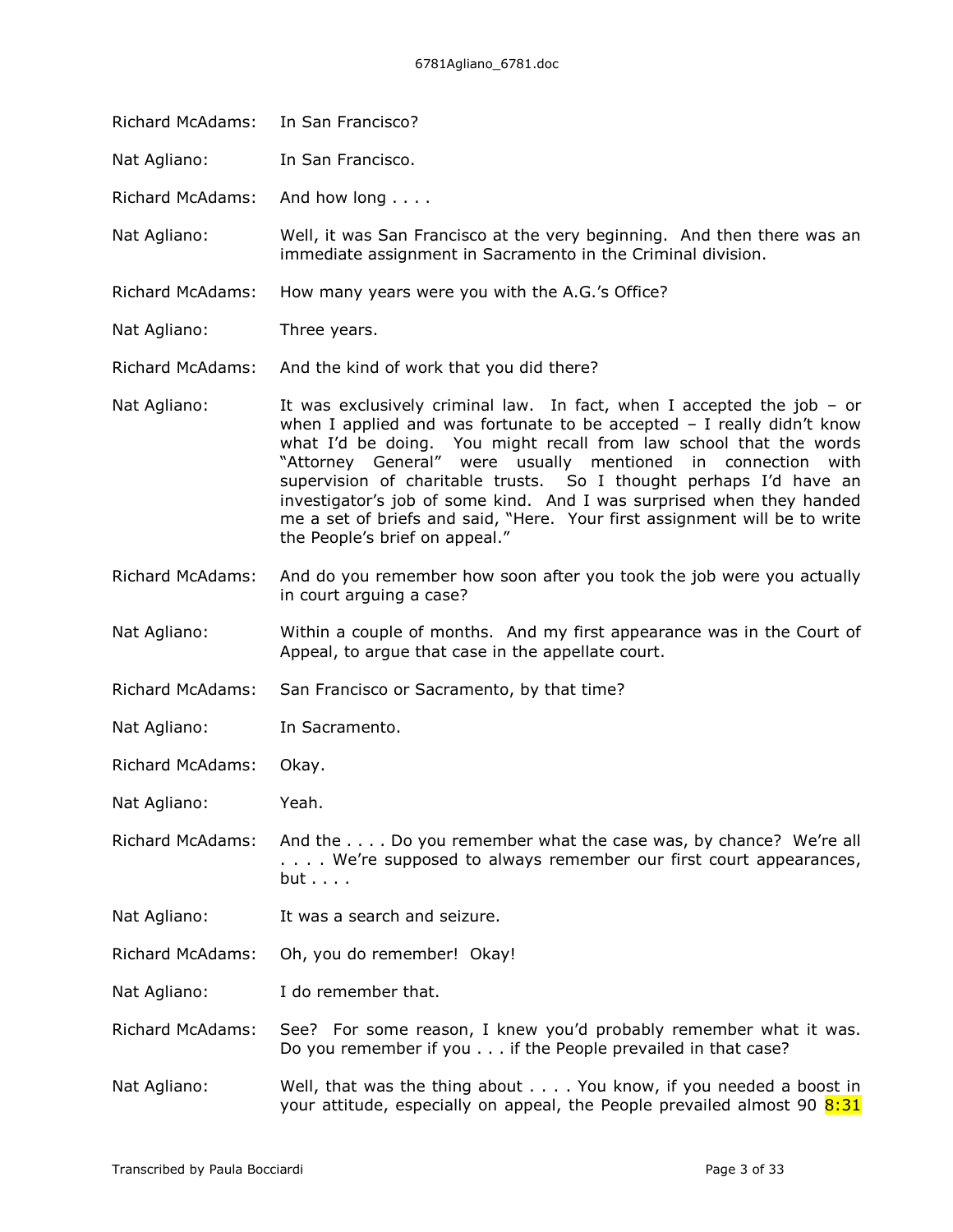percent of the time. And I always thought it would have been truly difficult to be on the other side – to be on the defense side all the time.

Richard McAdams: In your . . . . all your time at the A.G.'s Office, were you handling appellate cases?

- Nat Agliano: I was, but after about a year, then they sent me out to some of the northern counties to assist district attorneys that needed assistance. And my first assignment of that nature was to Plumas County, where I helped a D.A. and we tried a first-degree murder case along with a few other cases and preliminary hearings. It was a great experience.
- Richard McAdams: Would you move up there during the trial? Would you have to pack up . . . pack your bags and go?
- Nat Agliano: Well, it was every, you know, Sunday night, up to Plumas County, stay there the entire week, come back on Friday evening. And then the next assignment that was for an extended period of time was in Lassen County, in Susanville, and I tried a grand theft conspiracy case that arose out of the construction of the prison in Lassen County. And so I . . . . When we heard of the complaint, I was assigned to investigate the case. I had a CI&I agent helping. Gathered the evidence, presented the case to the grand jury, obtained indictments, served the indictments, and then tried the case to a jury. And we were lucky enough to prevail in that case also.
- Richard McAdams: Were you working with the district attorney, or were you . . . did you . . . were you substituted in, in the place of the district attorney, in that case?
- Nat Agliano: Working *with* the district attorney, but the district attorney really didn't take an active part in the case. I was flying solo, which is kind of a frightening experience.
- Richard McAdams: And other memorable trial court experiences that you had during that earliest phase?
- Nat Agliano: No, that was about it. I went to several other counties and presented cases to grand juries and so forth. The Attorney General's Office was just the best possible experience that any lawyer could get.
- Richard McAdams: Did you ever have the opportunity to argue a case before the Supreme Court?
- Nat Agliano: Not while I was in the Attorney General's Office. When I went into private practice, I did.
- Richard McAdams: What kind of a case was that, or cases?
- Nat Agliano: Now you're drawing on my memory. But it was a . . . .
- Richard McAdams: It's easy from this chair, you see. A civil case?
- Nat Agliano:  $N_0$ , it was a criminal case.  $11:40$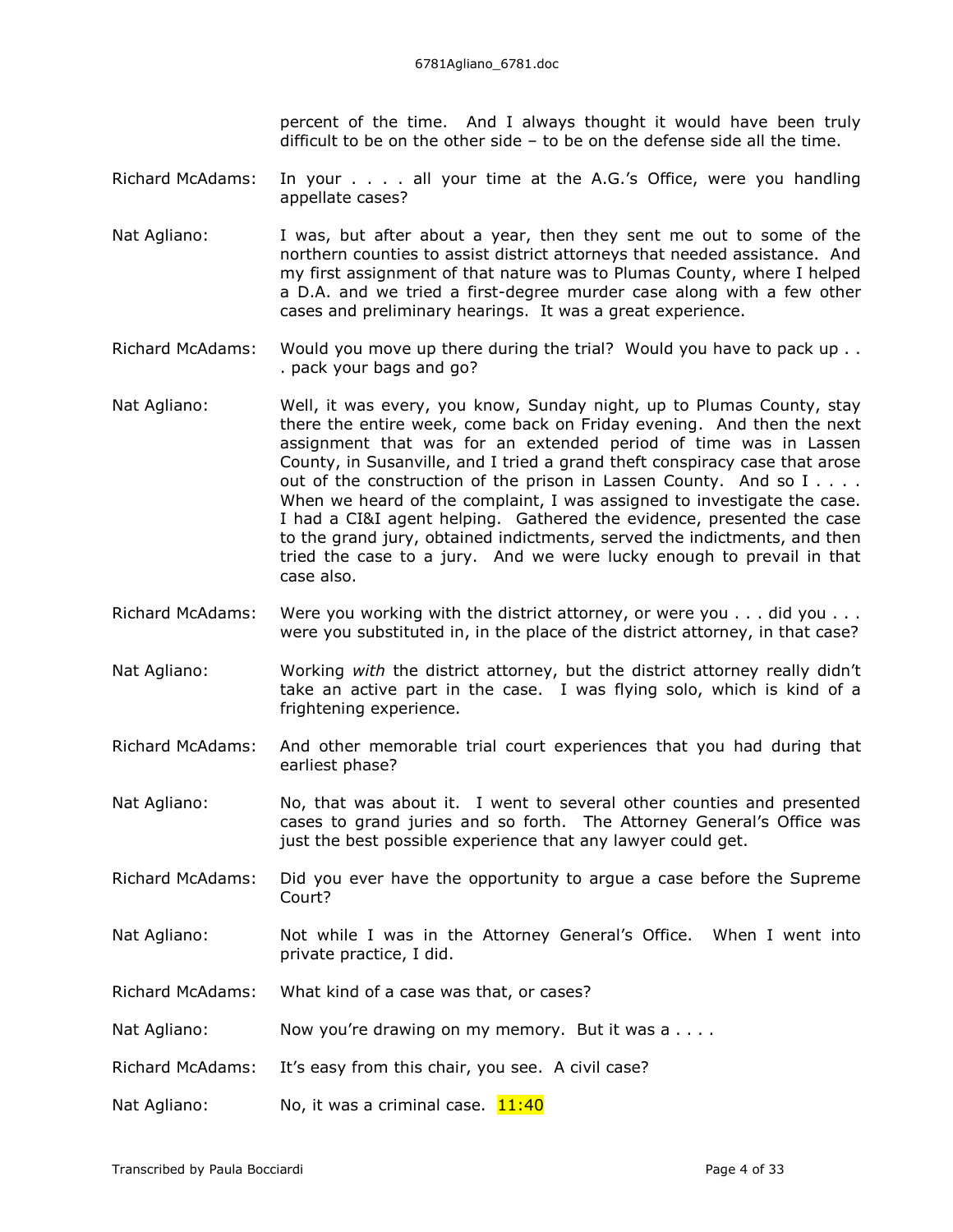| <b>Richard McAdams:</b> | Okay.                                                                                                                                                                                                                                                                                                                                                                                                                                                                                                  |
|-------------------------|--------------------------------------------------------------------------------------------------------------------------------------------------------------------------------------------------------------------------------------------------------------------------------------------------------------------------------------------------------------------------------------------------------------------------------------------------------------------------------------------------------|
| Nat Agliano:            | It was a case in which the trial court declared a mistrial. But it was right<br>before the case went to the jury, and as I recall, the difficulty with the<br>case was the fact that the court did not obtain the defendant's consent<br>for the declaration of the mistrial, which is fatal. And when there was an<br>effort made to retry the defendant - because a mistrial had been granted<br>without the defendant's consent $-$ the prosecution could now proceed in<br>another case.           |
| <b>Richard McAdams:</b> | And were you successful before the Supreme Court?                                                                                                                                                                                                                                                                                                                                                                                                                                                      |
| Nat Agliano:            | Yes.                                                                                                                                                                                                                                                                                                                                                                                                                                                                                                   |
| <b>Richard McAdams:</b> | And were you up against any a former colleague in that case?                                                                                                                                                                                                                                                                                                                                                                                                                                           |
| Nat Agliano:            | That's a good question. I don't recall.                                                                                                                                                                                                                                                                                                                                                                                                                                                                |
| <b>Richard McAdams:</b> | But it was The A.G.'s Office was                                                                                                                                                                                                                                                                                                                                                                                                                                                                       |
| Nat Agliano:            | It was the A.G.'s Office.                                                                                                                                                                                                                                                                                                                                                                                                                                                                              |
| <b>Richard McAdams:</b> | representing the other side.                                                                                                                                                                                                                                                                                                                                                                                                                                                                           |
| Nat Agliano:            | Yes, yes.                                                                                                                                                                                                                                                                                                                                                                                                                                                                                              |
| <b>Richard McAdams:</b> | That's great. So when you left the A.G.'s Office, then, did you go right<br>into private practice, or ?                                                                                                                                                                                                                                                                                                                                                                                                |
| Nat Agliano:            | Yes, I went right into private practice. I was in the Attorney General's<br>Office for three years. Received a call from an acquaintance who said<br>that he knew of a firm in Salinas that might be looking for an attorney. I<br>always wanted to go into private practice. It was not the easiest thing to<br>do because we had a child by then, and another on the way. So it was<br>difficult to leave a nice, stable job and go into private practice, where the<br>future was somewhat unknown. |
| Richard McAdams:        | You know, I should have asked you I should go back just a little bit.                                                                                                                                                                                                                                                                                                                                                                                                                                  |

You served under one or more Attorneys General during your time?

Nat Agliano: Stanley Mosk was the Attorney General during the time that I was there.

Richard McAdams: And did you have a chance to work with him directly?

Nat Agliano: We had lunch frequently because he would come down on . . . at least once a month to Sacramento, and the entire office had lunch with the Attorney General.

Richard McAdams: And what was that like? Stanley Mosk is like a *giant* of California law.

Nat Agliano: Yes. 14:09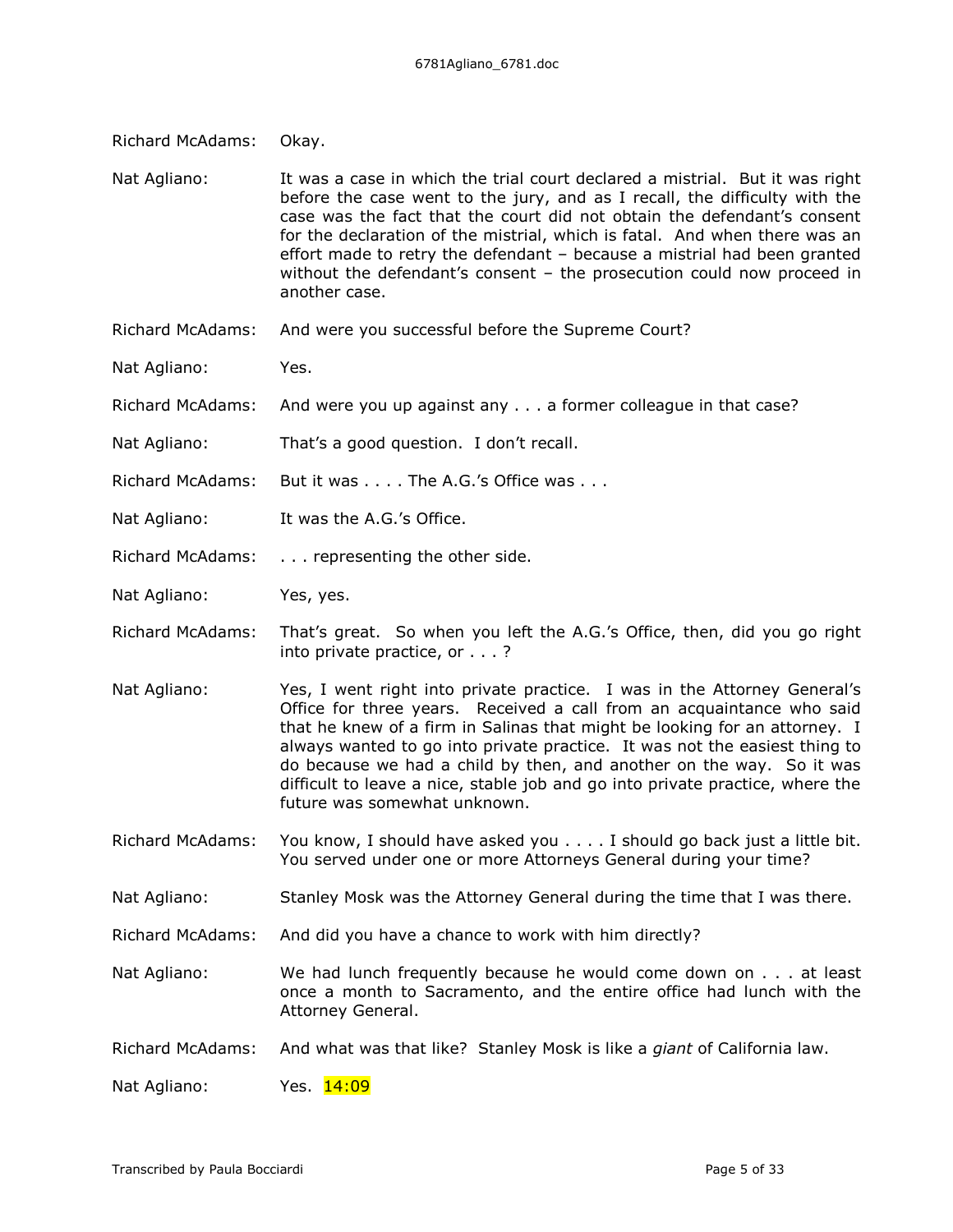Richard McAdams: Was he perceived to be that at the time?

Nat Agliano: I thought he was a very down-to-earth person, very likeable, very personable.

Richard McAdams: And did he . . . was he appointed to the Supreme Court while you were there, or did that . . . if you recall?

Nat Agliano: I don't recall the time. I don't.

Richard McAdams: So, in taking you back again, we're up to . . . you're out of law school in 1959?

Nat Agliano: 1959, yes.

- Richard McAdams: Working with the A.G.'s Office, as you said, so it must be the early '60s you're tempted to go down and take this job in Salinas now. You were no stranger to Monterey County, as we'll talk about before, so the goal was to get back to your roots?
- Nat Agliano: Yeah, that really wasn't the *goal*. It just so happened that the opportunity arose in Monterey County and . . . in Salinas. And I went into a small firm. We had two, three . . . three partners. I was not a partner, of course, at that point. And it was a general practice. We handled any case that came along: criminal, family law disputes, corporate, probate. And I have to say that, you know, having worked in criminal law for three years and then suddenly going into a law firm that practiced everything, including a lot of civil, I spent a lot of nights and weekends in the library.
- Richard McAdams: The . . . . And the name of the firm when you joined it?
- Nat Agliano: Panelli and . . . . Well, at first it was Panelli . . . . No, pardon me. Bardin, Cunningham, and Panelli. That was the name of the firm. And then shortly after that it became Panelli and Agliano. But it was not, you know, Ed Panelli, who was my colleague initially at the Sixth District, then went to the Supreme Court. He was only distantly related to Michael Panelli, who was my partner in the practice.

Richard McAdams: Were you the only associate, then, when you . . .

Nat Agliano: Yes.

Richard McAdams: . . . joined?

Nat Agliano: Yes.

Richard McAdams: So I imagine you were given some interesting tasks as the newest attorney? Any memorable events from that stage of your career?

Nat Agliano: Well, it was just . . . . Private practice . . . . You know, I've always said, of everything I've ever done including the trial court, the Court of Appeal, and even what I'm doing now – working as a private judge – I  $17:08$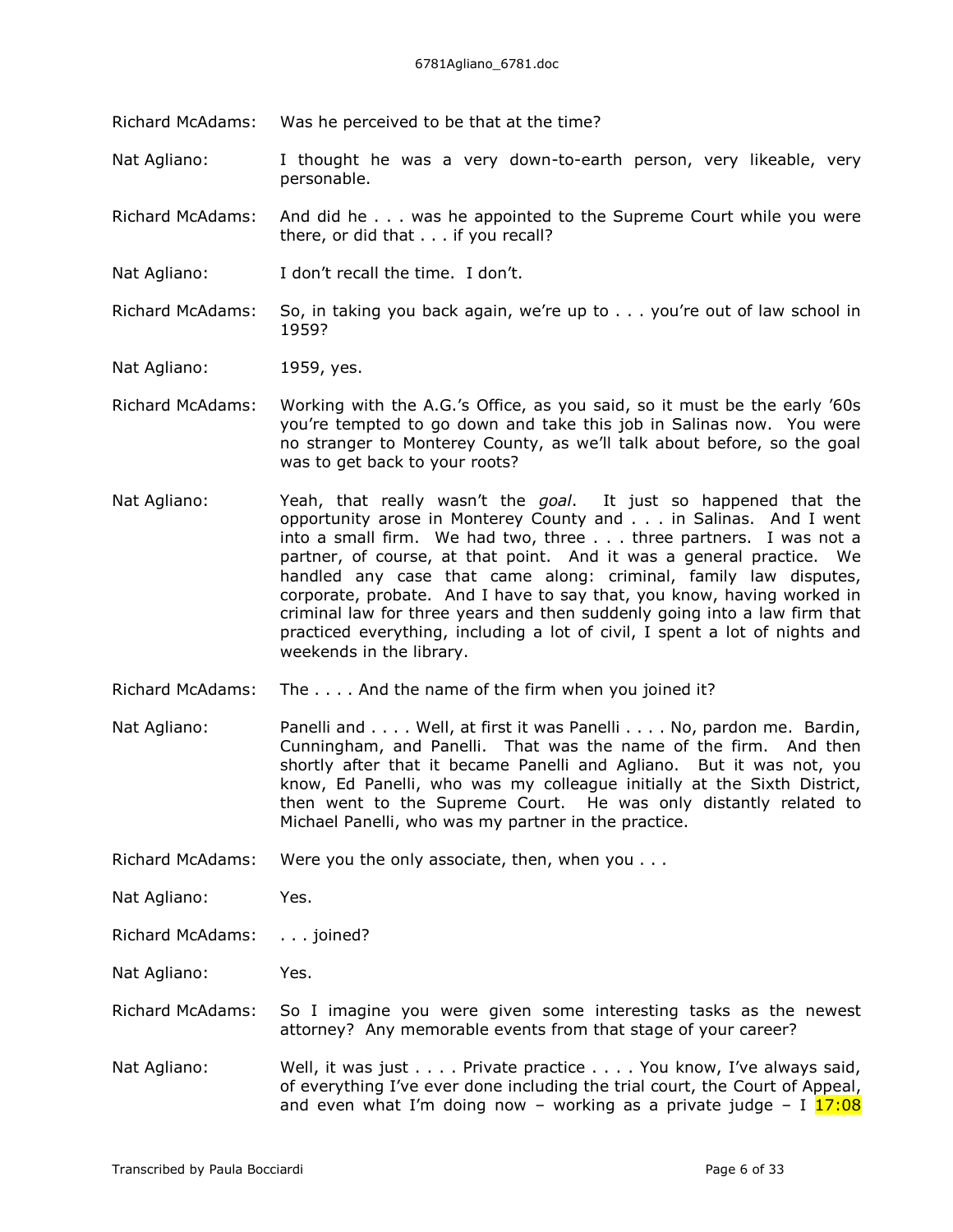have to say that private practice was the greater . . . the greatest challenge. Stimulating. Exhilarating. You were subject to great highs and great lows, depending on the outcome of the case, from day to day. Nothing compared to private practice, because you're dealing with individuals, and you're trying to . . . . You know, it's an awesome responsibility to represent someone.

- Richard McAdams: Was there a favorite area of law? You say that you and the firm did everything there.
- Nat Agliano: Yes.
- Richard McAdams: Was there a favorite area that . . . as time went by, or anything resembling a specialty?
- Nat Agliano: Not really. It depended on, you know, the case itself, I think. Once you got into a case – whether it was civil, criminal, whatever it was – it had its own special quality. So I could never say I preferred one type of case over another.
- Richard McAdams: Did the practice take you to other counties, or to federal courts?
- Nat Agliano: No, it was primarily confined to Monterey County cases in the Monterey court. Monterey had branch courts in Salinas and Monterey and then throughout the valley – the Salinas valley. Of course, in those days we had justice courts, and they were situated south of Salinas in Gonzales, Soledad, King City, San Ardo, Greenfield. There was a justice court in Pacific Grove, as I recall. And then, of course, the municipal courts in one division in Monterey and one in Salinas.
- Richard McAdams: Now, did you ever appear in the justice court down in San Ardo?
- Nat Agliano: I never had that privilege. But I understand that they were exciting times for some attorneys that appeared there.
- Richard McAdams: There are stories that have come out. But we'll save that for another . . .
- Nat Agliano: Tell me one, Rich!
- Richard McAdams: . . . time. No, I just . . . . Old West, I guess . . .
- Nat Agliano: Old West.
- Richard McAdams: . . . as people described it. The Old West.
- Nat Agliano: Exactly.
- Richard McAdams: Okay. The  $\ldots$  . During that time we're into the '60s had you thought about becoming a judge?
- Nat Agliano: No, no. So I was in practice from, yes, in the early '60s, through . . . . Our private practice was . . . . We were doing better and better each year. I enjoyed it very, very much. I really didn't give it much 20:00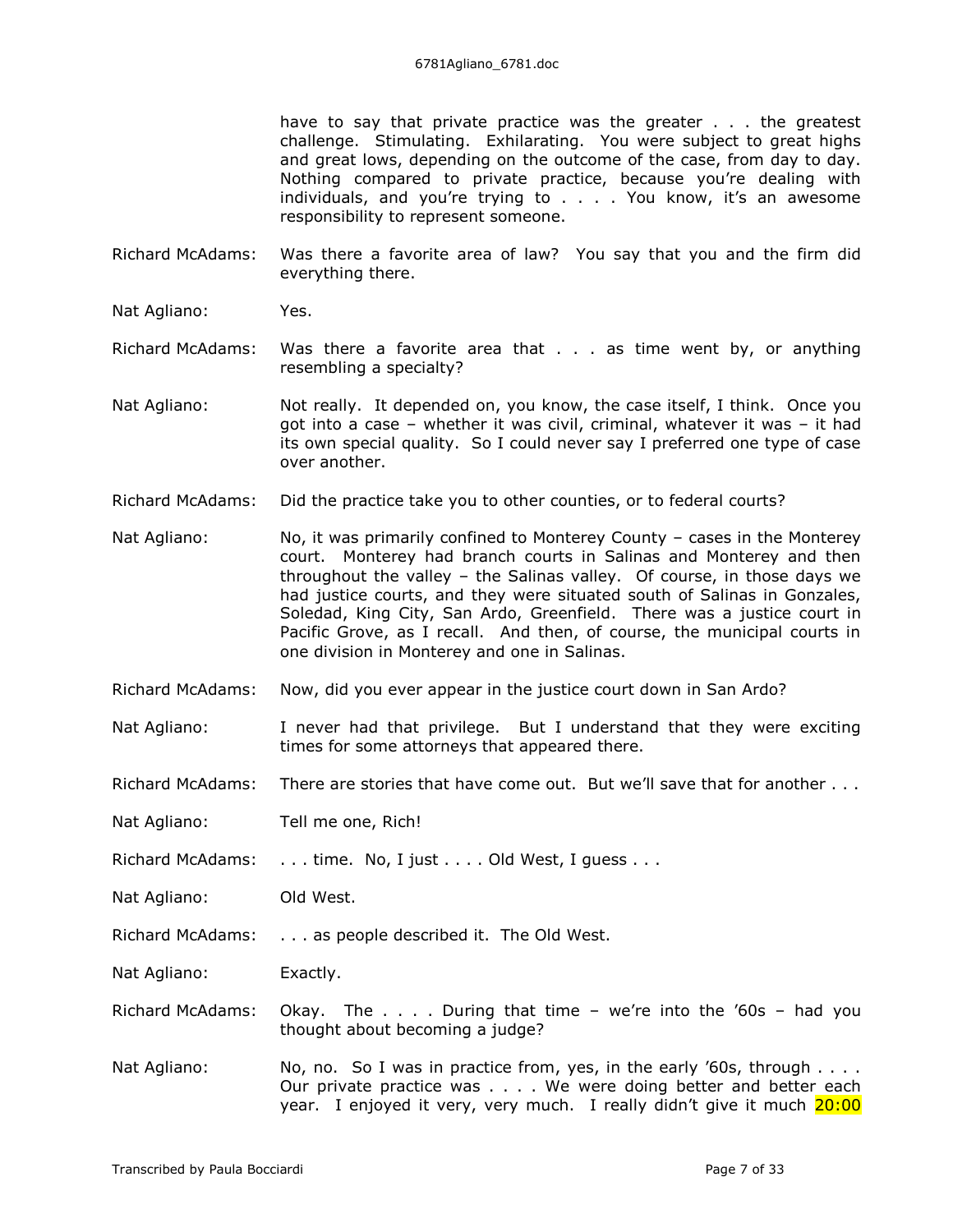thought. Then an opening occurred. I can't even recall how I became involved in it. You know, all of a sudden my name was out there as a possible appointee.

- Richard McAdams: So I have it in 1971 you're appointed to the municipal court. I have it October of 1971, because this is . . . . We're not going to have, maybe, a lot to talk about about muni court, because six months later you're elevated to superior court . . .
- Nat Agliano: Yes.
- Richard McAdams: . . . as I understand it. But was there a . . . . You were . . . . Somebody encouraged you to apply, obviously. Somebody put your name to the . . . then Governor Reagan.
- Nat Agliano: Yes.
- Richard McAdams: Do you remember anything about that appointment process?
- Nat Agliano: Not really. It's, you know, it's a matter of seeking out support and so forth from different quarters. But there was not the . . . . As I look back on that particular appointment, there was not a great deal involved, at least in my estimation, in terms of political activity. I never viewed it that way. And I always thought that the Governor at that time was primarily looking for merit. Maybe that was selfish.
- Richard McAdams: Well, and we . . . people talk about that, of being a different time, where if we compare it to now with the Jenny Commission and the . . . all the process, the application process, and the time that it takes, it was a different world for those of us appointed back in the '70s, I think, ...
- Nat Agliano: Yes.
- Richard McAdams: . . . compared to that. But you go to the muni court in October, and then March of 1972 you're elevated.
- Nat Agliano: The muni court, I might . . . must say, although often thought of as handling misdemeanor criminal matters and small claims, it did . . . we did have many very, very interesting issues. I recall one, in particular, involved the constitutionality of a parking ordinance. And so, you know, we had a smattering of constitutional law, which was interesting.
- Richard McAdams: Do you remember how you ruled on this great constitutional question?
- Nat Agliano: I believe I upheld the Salinas city parking ordinance.
- Richard McAdams: They're still talking about it down there, I think. How was it that it was so . . . such a short stint on municipal court?
- Nat Agliano: I don't know. I was there and then gone.
- Richard McAdams: In March of 1972 you joined the superior court in . . . of Monterey County. How many judges did you have at the time?  $23:21$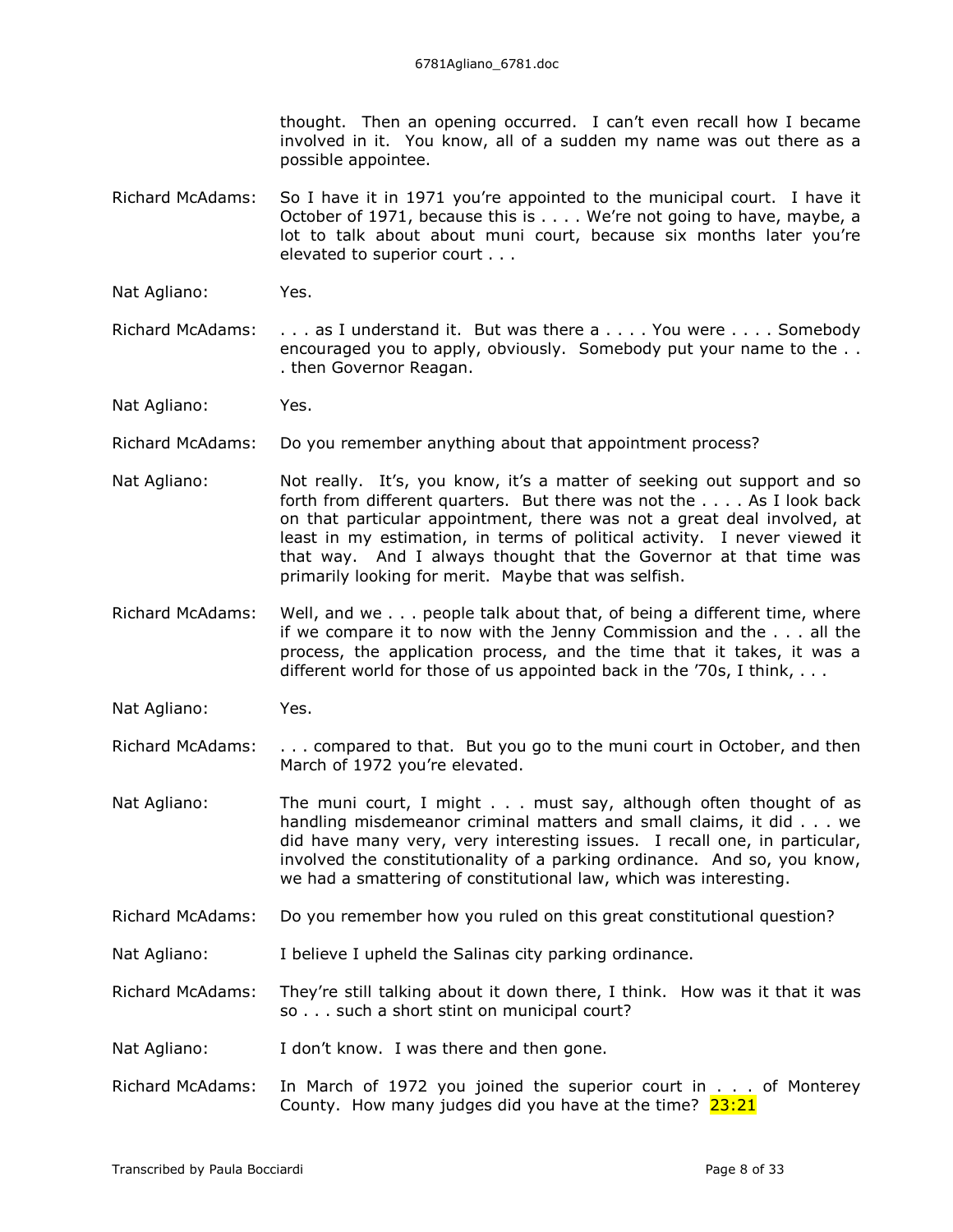- Nat Agliano: I was appointed to the fifth department. There had been four for a number of years, and a new position was created in the fifth department in the Monterey branch court, and I was appointed to that position.
- Richard McAdams: And your initial assignment?
- Nat Agliano: Well, in those days, again, the judges of the superior court as well as the municipal court handled all kinds of cases, whether criminal, civil. You might be doing criminal law one day  $-$  a criminal case one day  $-$  and a civil the next. Either one might involve a jury trial or a court trial. And it was very, very interesting. It's not the same now  $-$  as I see it, at least. The courts specialize so much. And so many of the courts now, I think, are consumed with criminal cases as compared to civil. As I remember, in those days the allocation was probably something like 55 or . . . 55 to 45 criminal versus civil. Now I understand that it's probably more like 70/30 in favor of criminal versus civil.
- Richard McAdams: And during your tenure there, until you went to the appellate court, you handled all kinds of . . . every kind of case, I take it.
- Nat Agliano: Yes, yes.
- Richard McAdams: Was there a favorite area of . . . or a favorite type of case at the time?
- Nat Agliano: No, no. I really can't say there was a favorite type of case. They were all favorites. They all had their interesting aspects to them.
- Richard McAdams: Yeah.
- Nat Agliano: Even small claims. They were all interesting.
- Richard McAdams: All of us who've been trial court judges at some stage of our career have many accumulated memories of the cases that came before it, but any particular . . . . I want to ask you about one in particular, because people always associate you with the case involving the Oakland Raiders and eminent domain – one of the more unusual cases, probably, that came along. Can you tell us about that case and how you came to be involved in it in Monterey County?
- Nat Agliano: The . . . . Well, it came to Monterey County because the law required a change of venue because it involved the City of Oakland. And I can't recall whether it was statutory or otherwise. But it had to be moved out of Alameda County. I don't know what the process was; the presiding judge of the court probably knew better than I at the time. But it got to Monterey County, in any event. Monterey County received many cases on change of venue in those days. We even had one case involving a criminal matter that involved the Symbionese Liberation Army.

Richard McAdams: This is the Russell Little . . .

Nat Agliano: *People v. . . .* 27:00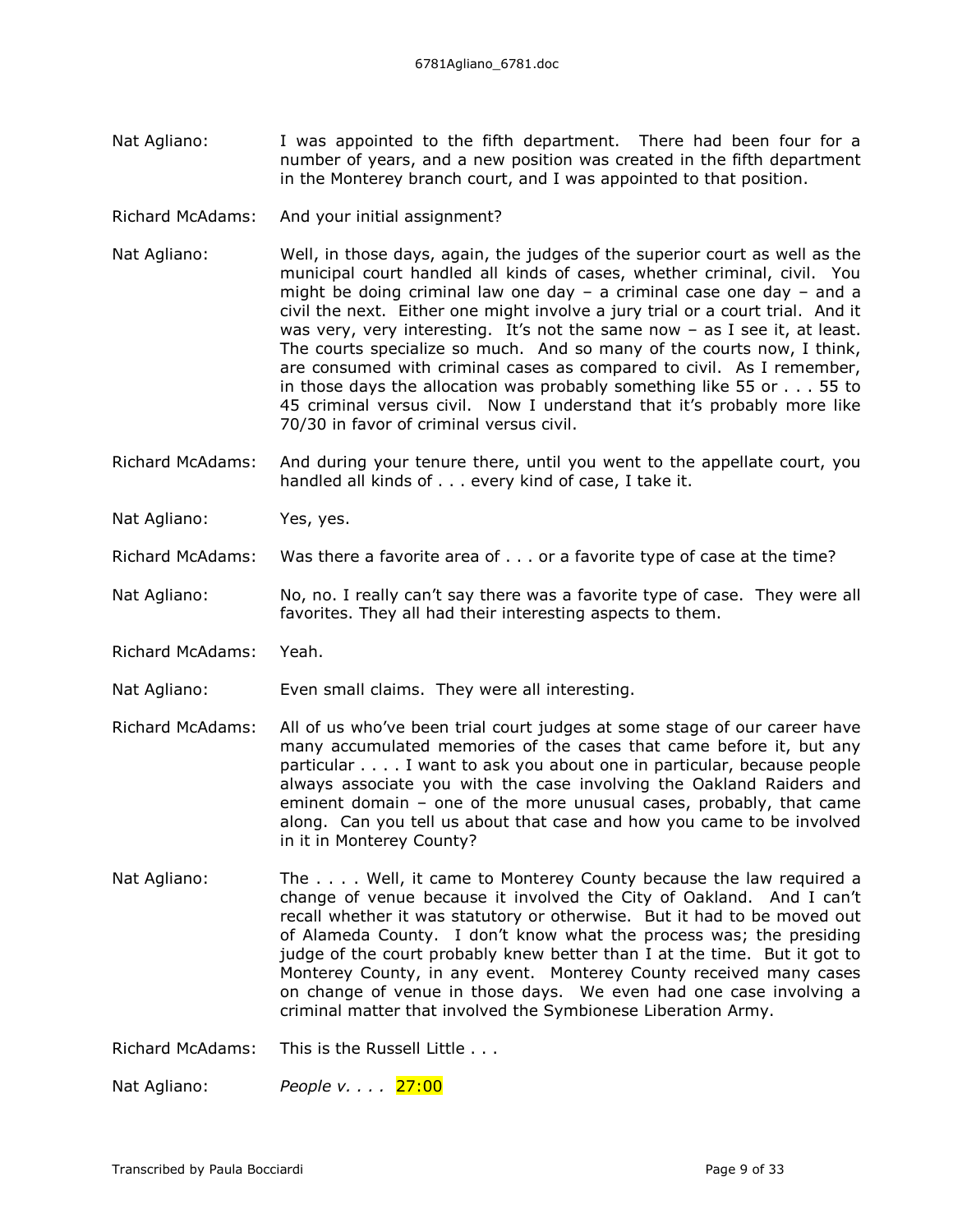Richard McAdams: . . . . case?

Nat Agliano: . . . . *Russell Little*. It had been . . . . It arose out of the killing – tragic killing – of Dr. Marcus Foster, Superintendent of Schools, by members of the Symbionese Liberation Army.

- Richard McAdams: This was also a case coming out of Alameda County?
- Nat Agliano: It came out of Alameda County, but it was first tried in Sacramento County. There were *two* defendants: Russell Little, and the co-defendant was . . . his last name was Remiro. The jury returned a verdict in that case, but because of the sequence of the verdicts, the Remiro case was affirmed on appeal but the Little case was reversed – Russell Little. And when it came on for retrial, it was . . . for some reason it was transferred out of Sacramento County to Monterey County. And I had that case also – that trial. That was a very interesting case. But getting back to the Raiders case – that's where we started . . . .
- Richard McAdams: Let's talk about the Symbionese Liberation Army . . .
- Nat Agliano: Yes.
- Richard McAdams: . . . case and we can come back to the Oakland Raiders; they'll still be there. What were some memories . . .
- Nat Agliano: Well, you never know if they'll still be there! *[laughs]*
- Richard McAdams: I'll look at my . . . . That's true! For the team, we don't know that, but our discussion of it will always be there, let's say. But the so-called SLA case.
- Nat Agliano: Yes.
- Richard McAdams: What are some memories of that one?
- Nat Agliano: The attorneys were very good on both sides the prosecution and the defense. The defense attorneys were, I believe, Tony Serra and Russell Hanlon, both very, very experienced. Mr. Serra, of course, is very, very well known in criminal law circles. The jury found Russell Little not guilty. There was a lot of evidence, I thought, going the other way. But whatever it was, it was the jury's prerogative to find as it did. There were a lot of interesting experiences in the course of that trial, of course. And counsel – defense counsel – was being compensated because they had been appointed by the court; Russell Little didn't have funds to retain his own attorney, so the court appointed Tony Serra and Russ Hanlon. At least two or three times in the course of trial, counsel said, "Well, we're not being compensated. Our paychecks have not arrived." And threatened not to show up the next day. So that became a point of contention. And all I could do was say, "I'll see you tomorrow, gentlemen." And they'd arrive on time.
- Richard McAdams: There was a lot of media attention in that particular case. This is before the era of television cameras in the courtroom, I gather. Were  $30:53$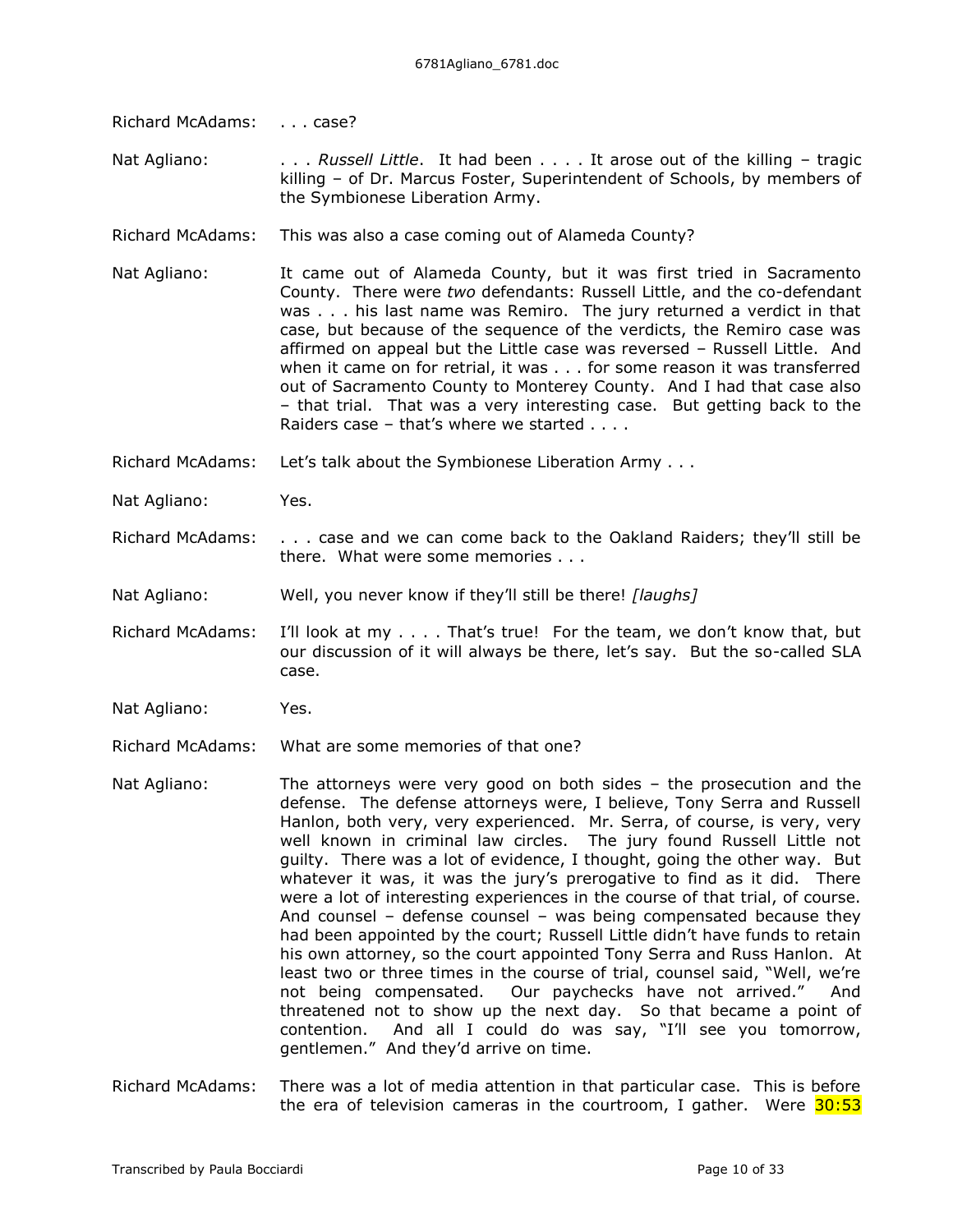there, like sketch artists or other media attention, or were there any demonstrations or . . . .

Nat Agliano: No. No, the . . . I think it was, you know, considering the nature of the case and so forth, from that standpoint I think it was rather low-key. It was tried in that tone.

> Now, on the other hand, we had another case that was transferred . . . . It was not transferred, but it was *People v. Inez Garcia*. I don't know whether you've heard of that matter, but that case had a lot of notoriety. It was retried. I had it upon retrial because the appellate court reversed it the first time around because of an instruction given by the court at the time. I don't know whether you remember that instruction. interesting because the court gave the standard instruction on reasonable doubt, you know. It's been given in the same words historically. At the end of the court's instruction on reasonable doubt, the court added about seven to ten words and said, "Let me tell you what 'reasonable doubt' really means. You weigh one side as against the other, and thereby determine wherein lies the truth." Well, you know, that applies a standard of something like preponderance of the evidence.

- Richard McAdams: Sounds like reversal.
- Nat Agliano: And it was reversed and then came back for retrial. But it involved . . . the case involved the feminist movement, and it drove a lot of people to the courtroom in support of the defendant, Inez Garcia.
- Richard McAdams: How so? How . . . .
- Nat Agliano: She was accused of killing a man that she claimed tried to rape her. And it was a question of whether or not . . . at what point could a person exercise self-defense and shoot someone. At what point had the assault become so aggravated that the right to kill existed? That was primarily the issue in the case. And there was a lot of feminist support for . . . it didn't have to progress very far before a woman had the right to take that kind of measure. And again, she was really well represented by counsel from, I think, Alameda County.
- Richard McAdams: And the result? The jury verdict, in . . .
- Nat Agliano: Not guilty.
- Richard McAdams: . . . that case? *[pause]* Oakland Raiders case?
- Nat Agliano: Back to the Oakland Raiders case. Well, that was a court trial, and the issue was whether or not the City of Oakland had the right to exercise the power of eminent domain to acquire a National Football League franchise. The essential issue in the case was whether or not the taking of the Oakland Raiders constituted a public use – whether or not it was for a public use. And that was the issue in the case. When I first decided it, the appellate court immediately sent it back, saying, "Well, you had not . . . you haven't really decided the issue of public use." I, of course, thought I had. But it went  $\dots$ . We had further hearing on the  $34:59$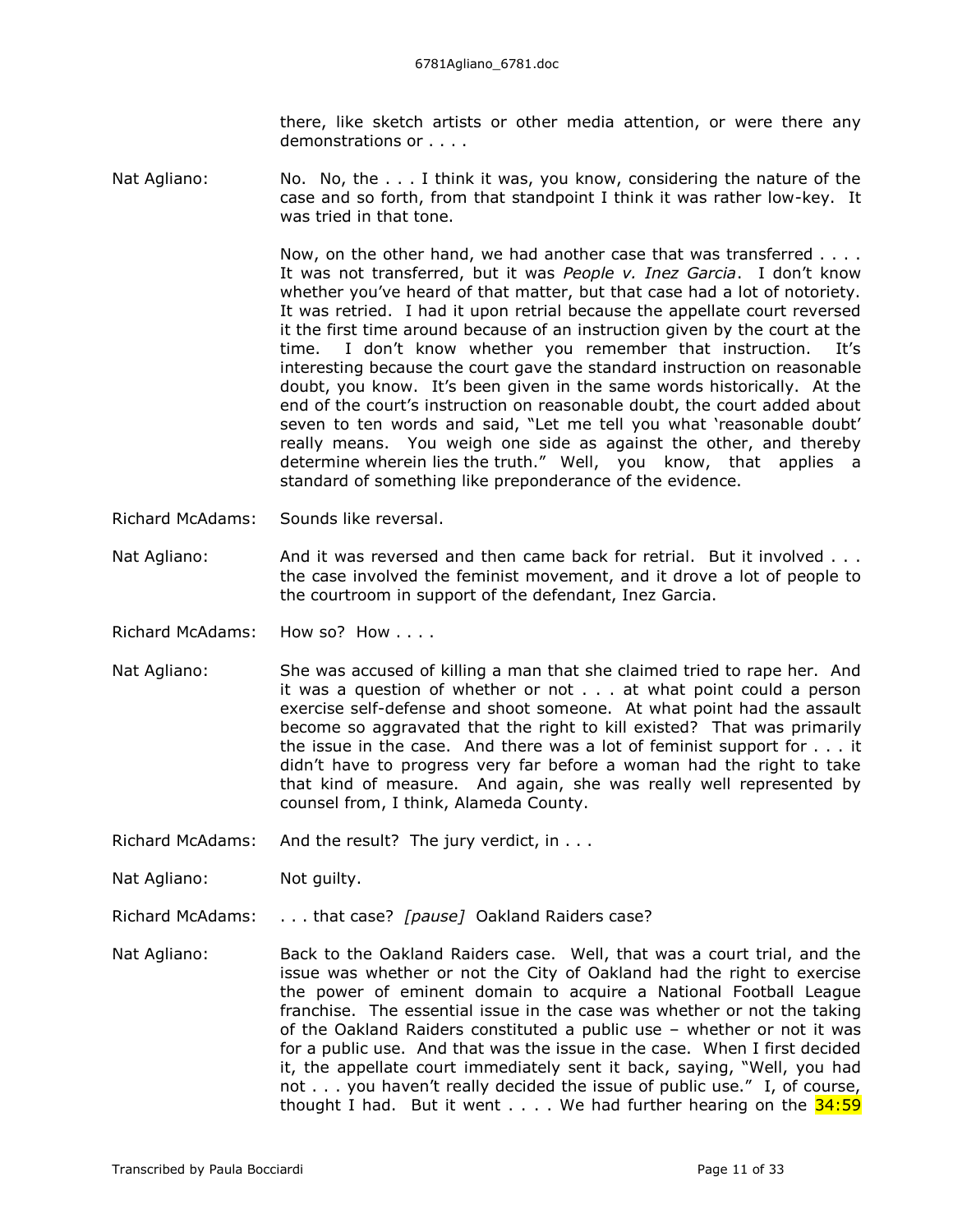case, and it was finally affirmed on appeal on an issue that the parties really didn't pay much attention to. But it was an issue in the case, and we made findings on it and so forth. And that was that a taking by the City of Oakland would interfere with the . . . with commerce, on the theory that the National Football League was a business engaged in interstate commerce, and so the taking of one component of that interstate business would interfere with the operation of the National Football League. And that was the theory on which the case was affirmed on appeal, and all the way up to the United States Supreme Court.

- Richard McAdams: Other memorable cases from the Monterey days?
- Nat Agliano: Well, I'm sure, if I had some more time to think about it, I probably would. *[laughing]*
- Richard McAdams: If you do. Those are three, I think, stunning examples of the kind of work that you were doing – that here you are in a relatively small county and yet handling major events, many transferred from other jurisdictions. So in the . . . in this time period, getting into the . . . in towards 1980 and the early 1980s, there is the movement to establish a Court of Appeal here in San Jose. And eventually you become part of the first panel, and you help create the Sixth District. But how did your . . . the process . . . how did . . . what was the process of you becoming . . . of the Sixth District coming into creation and your appointment to . . . as one of the three original . . . .
- Nat Agliano: Well, that brings to mind that it had somewhat of a torturous start, because I believe . . .
- Richard McAdams: So they say, yeah. *[chuckles]*
- Nat Agliano: . . . . Governor Brown made three appointments to the court, and then there was a controversial hearing before the commission that was to confirm those appointments. And I believe, because the court had not existed, it didn't have a presiding justice at the time, who ordinarily would have been a member of that panel. And so it was the Chief Justice and the Governor. Oh, no, pardon me, it was the Attorney General, who was Deukmejian. And he refused to confirm those appointments. And then after a change in administration, when, well, Deukmejian became the Governor, and he made . . . ultimately made the appointments that stuck. And it was . . . . He appointed me and Justice Brauer and Justice Panelli. And it was interesting because the three of us came from different counties. We really were not that well acquainted. When I was in practice I had tried a number of cases in Justice Brauer's courtroom, and that was about the extent of my acquaintanceship with him. I really didn't know Justice Panelli that well, but I have to say that when we began working together, we really were very, very collegial. Worked hard together. It was very interesting.
- Richard McAdams: At some point you know that there's going to be a vacancy. You file an application with  $\ldots$ . By this time it's Governor Deukmejian.  $39:03$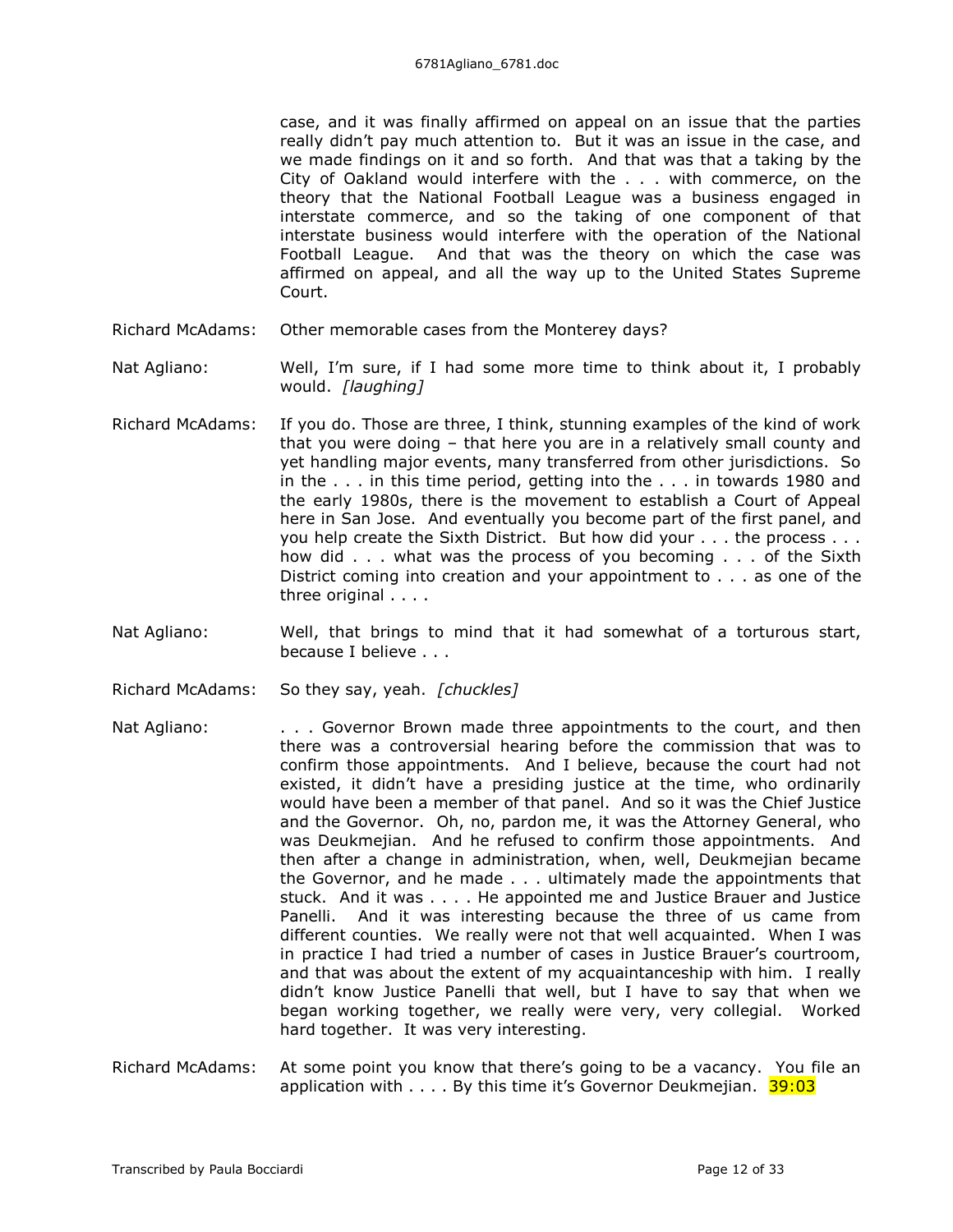| Nat Agliano:            | Yes.                                                                                                                                                                                                                                                                                                                                                                                                                                                                                                                                                             |
|-------------------------|------------------------------------------------------------------------------------------------------------------------------------------------------------------------------------------------------------------------------------------------------------------------------------------------------------------------------------------------------------------------------------------------------------------------------------------------------------------------------------------------------------------------------------------------------------------|
| <b>Richard McAdams:</b> | You filed an application with him and                                                                                                                                                                                                                                                                                                                                                                                                                                                                                                                            |
| Nat Agliano:            | Yes.                                                                                                                                                                                                                                                                                                                                                                                                                                                                                                                                                             |
| <b>Richard McAdams:</b> | he's the one who appointed you                                                                                                                                                                                                                                                                                                                                                                                                                                                                                                                                   |
| Nat Agliano:            | Yes.                                                                                                                                                                                                                                                                                                                                                                                                                                                                                                                                                             |
| <b>Richard McAdams:</b> | to the Court of Appeal.                                                                                                                                                                                                                                                                                                                                                                                                                                                                                                                                          |
| Nat Agliano:            | Yes.                                                                                                                                                                                                                                                                                                                                                                                                                                                                                                                                                             |
| <b>Richard McAdams:</b> | So, you'd have to This is starting a Court of Appeal from scratch, so<br>to speak.                                                                                                                                                                                                                                                                                                                                                                                                                                                                               |
| Nat Agliano:            | From scratch.                                                                                                                                                                                                                                                                                                                                                                                                                                                                                                                                                    |
| <b>Richard McAdams:</b> | What did When you arrived, you drove up from Monterey, which I<br>understood you did every day. You drove up from Monterey. What were<br>the first Where did you sit? Where'd you find                                                                                                                                                                                                                                                                                                                                                                           |
| Nat Agliano:            | Well, I have to, you know, back up                                                                                                                                                                                                                                                                                                                                                                                                                                                                                                                               |
| <b>Richard McAdams:</b> | Oh, yeah.                                                                                                                                                                                                                                                                                                                                                                                                                                                                                                                                                        |
| Nat Agliano:            | just for a moment and say that, you know, speaking of commuting, I<br>knew it was a long commute. It was 75 miles each way. And I remember<br>for the first week Because the appointment was in November, so by<br>the time I got home in the evening, it was well dark. But on the way in<br>the morning, I'd pass by the courthouse in Salinas, which is about 10<br>minutes from my home. And at one point I said, "What have you done?<br>[laughs] You exchanged a 10-minute commute for an hour and a half.<br>Because the traffic was heavy in those days. |
| Richard McAdams:        | Highway 101.                                                                                                                                                                                                                                                                                                                                                                                                                                                                                                                                                     |
| Nat Agliano:            | Highway 101. It's much better now than it was.                                                                                                                                                                                                                                                                                                                                                                                                                                                                                                                   |
| <b>Richard McAdams:</b> | Really.                                                                                                                                                                                                                                                                                                                                                                                                                                                                                                                                                          |
| Nat Agliano:            | Yes!                                                                                                                                                                                                                                                                                                                                                                                                                                                                                                                                                             |
| <b>Richard McAdams:</b> | And that's an interesting                                                                                                                                                                                                                                                                                                                                                                                                                                                                                                                                        |
| Nat Agliano:            | Yes. It was very congested. And you never knew, especially on days<br>that we had oral argument, that naturally started at 9:00. And so it was<br>a little risky. You never knew whether you were going to get there on<br>time.                                                                                                                                                                                                                                                                                                                                 |
| Richard McAdams:        | But was there $\dots$ . There was $a \dots$ Where was the first courthouse,<br>and where did you set up space? 40:40                                                                                                                                                                                                                                                                                                                                                                                                                                             |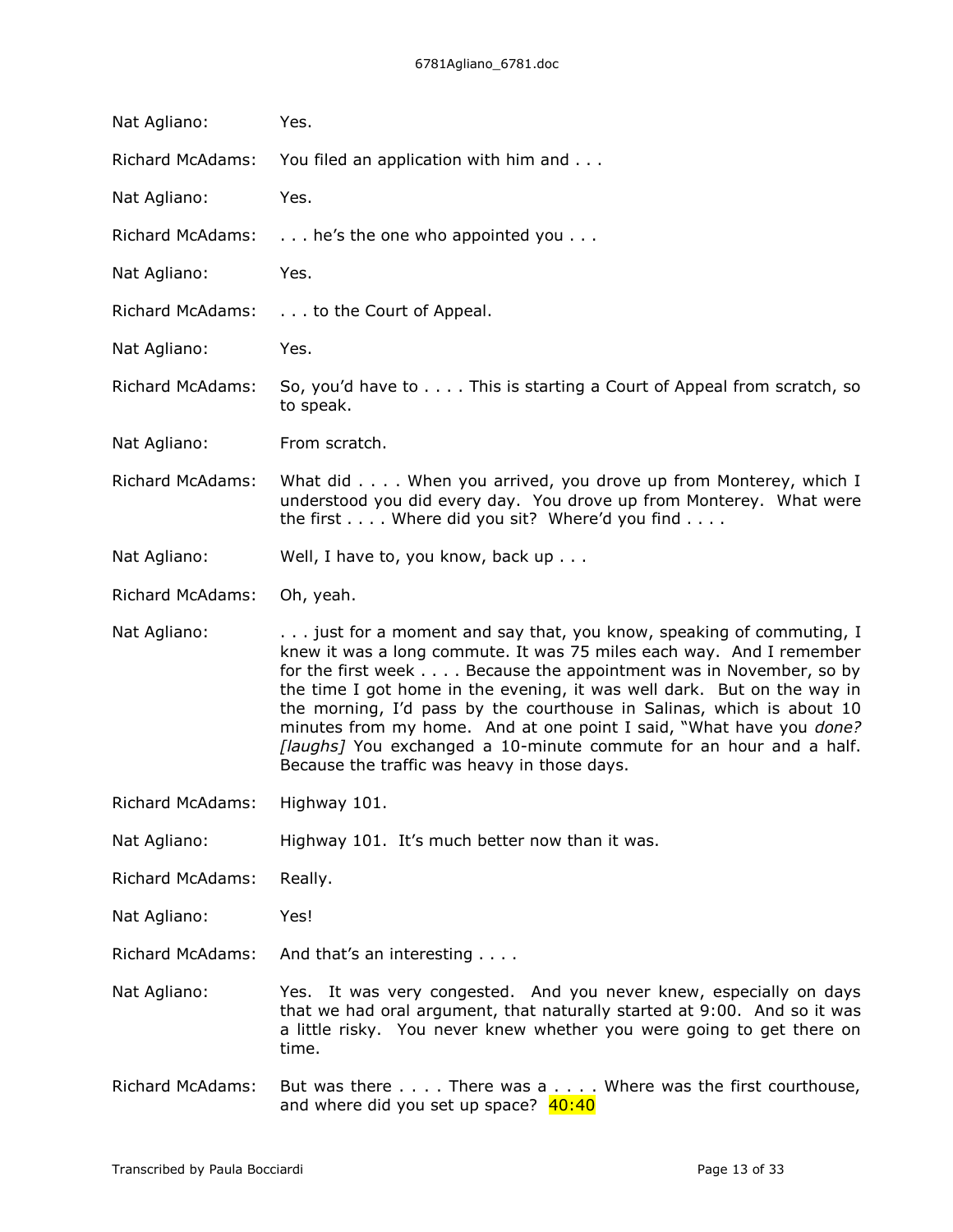Nat Agliano: We held oral argument in the Board of Supervisors' chambers, Santa Clara County, until our courtroom was built in the Comerica Bank building.

Richard McAdams: Where it is today.

- Nat Agliano: Where it is today.
- Richard McAdams: Now, today the court occupies two floors the 10th and 11th floors of that building. But when you moved in, what was it like?
- Nat Agliano: Well, it was somewhat the way it is today. I was there the other day. The quarters are very, very nice – well appointed. The chambers are very nice. I . . . .
- Richard McAdams: Was it awkward or unusual to be in an office building after all the years you'd spent in a courthouse setting?
- Nat Agliano: It really was not awkward, because once you got into your quarters, you know . . . . It was different for . . . . It certainly was different. But it was challenging. And I remember in the early days . . . . Because we were still moving into the building, and we were processing our cases at the same time – we were writing opinions, hearing oral argument – and we still had boxes, empty boxes, that equipment arrived in every day. So we . . . . You know, typewriters and so forth. And we had . . . . The secretaries in those days used the Selectric typewriter. And so in writing opinions, you know how that went. If you . . . . Errors had to be erased, and you start all over again. And then about a year later, we acquired the . . . I think it was the IBM computer. And we all had a tremendous learning curve in using the computers. But it certainly stepped things up.
- Richard McAdams: No carbon paper in those days.
- Nat Agliano: No.
- Richard McAdams: No longer did you need carbon paper?
- Nat Agliano: No.
- Richard McAdams: The . . . . But when you got there, you . . . . Were you . . . . Did you build a caseload, or was there an instant caseload?
- Nat Agliano: No, we had an instant caseload. The First District selected and we were always somewhat suspicious about the selection process *[chuckles]* – selected 300 cases. And those were our seed cases. And we began parceling them out and . . . .
- Richard McAdams: The three of you.
- Nat Agliano: The three of us.
- Richard McAdams: Each of you got a hundred cases.  $43:33$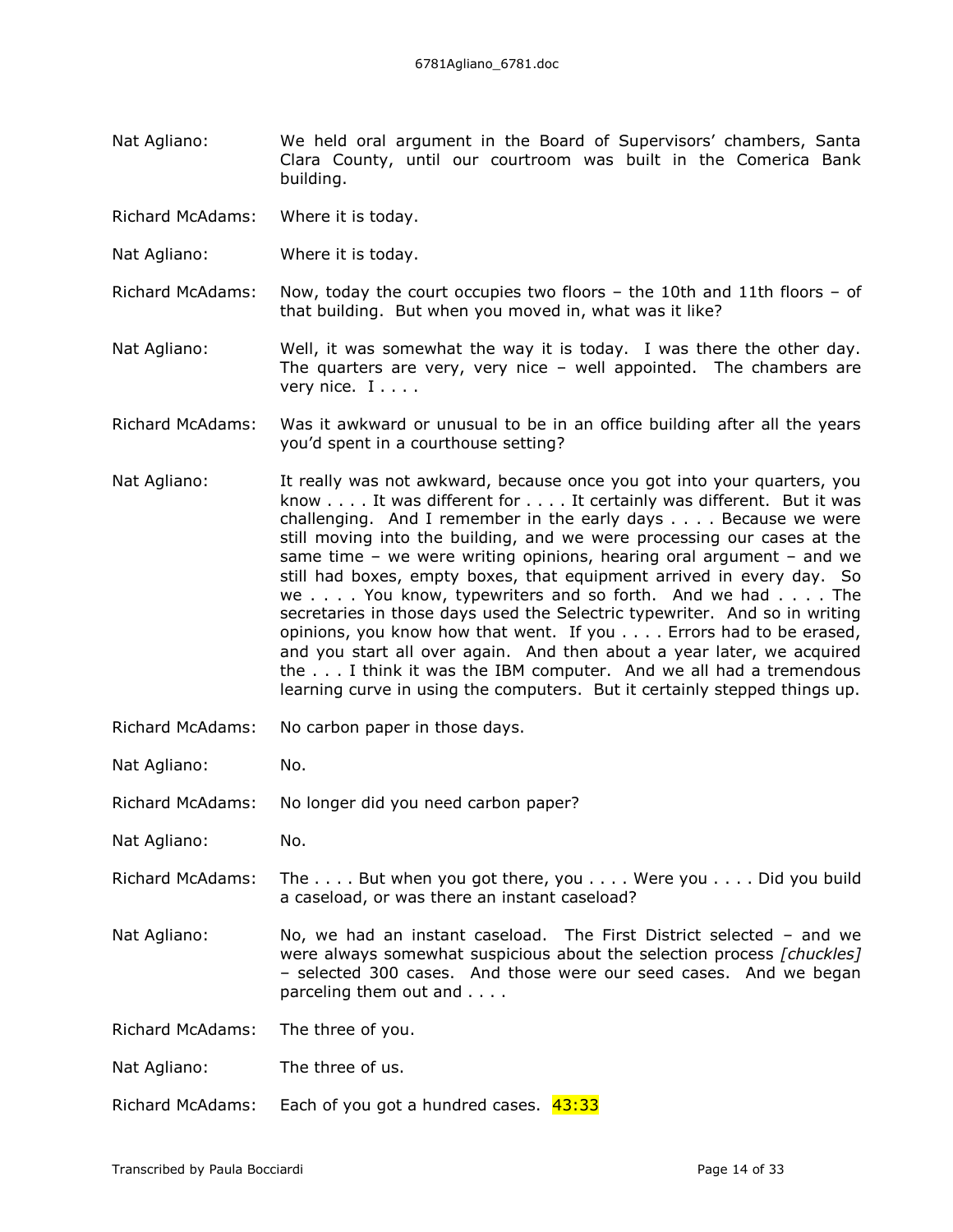- Nat Agliano: No, we didn't do it that way. No, the 300 cases were always part of the inventory, but we would . . . as I recall, we would assign three cases in . . . for each of us each week. We would confer on those cases and then we would begin working, drafting the opinion – even before the final argument, which surprised me, to be honest with you. I thought it didn't seem right that we would begin drafting the final opinion before the final argument. But I soon came to learn that this was the process that was used historically. And it was a good process, as long as we kept an open mind and were ready to change even a tentative decision, based upon what we heard in argument.
- Richard McAdams: Were you able to do much in the way of talking about cases among the panel members as the cases came in or as they were working their . . . or before any kind of draft briefing?
- Nat Agliano: Yes, we conferred religiously about cases. We always met. We had our door open. We would always have the initial conference. We would read the briefs, take them home, and be prepared to discuss the cases. Because our conference occurred every Monday morning on the appellate cases. The appellate court involved a lot of work – many, many hours. And I always said that . . . . Well, I'm not sure I could say "more than the trial court," but in sheer . . . in terms of hours, it was 11:00 every night – for me, at least; maybe I was slower than most – but 11:00 every night, and Saturdays and Sundays, including most of the day Saturday and most of the day Sunday.
- Richard McAdams: So, for example, if the . . . if you had 20 cases that were fully briefed . . .

Nat Agliano: Yes.

Richard McAdams: . . . that you were going to take up for a month or whatever period of time, . . .

Nat Agliano: Yes.

- Richard McAdams: . . . you all three of you would read all 20 briefs, and conference over them?
- Nat Agliano: Not at the same time, no. We would take the three in terms of order date filed, date when it was fully briefed. Those cases had priority. We would assign three, sometimes four, cases to each one of us, and we would read not . . . we would read cases that . . . . I would . . . . For example, if I received three or four from the presiding justice, those are the cases that I would author  $-$  I'd be the author on. But I  $\ldots$ . You also read the other briefs, briefs that were assigned to the other two justices. And we would confer on all three.
- Richard McAdams: Then you'd have your Monday conference, and . . . .
- Nat Agliano: Monday conference on all those cases.

Richard McAdams: On *all* of 'em. 47:03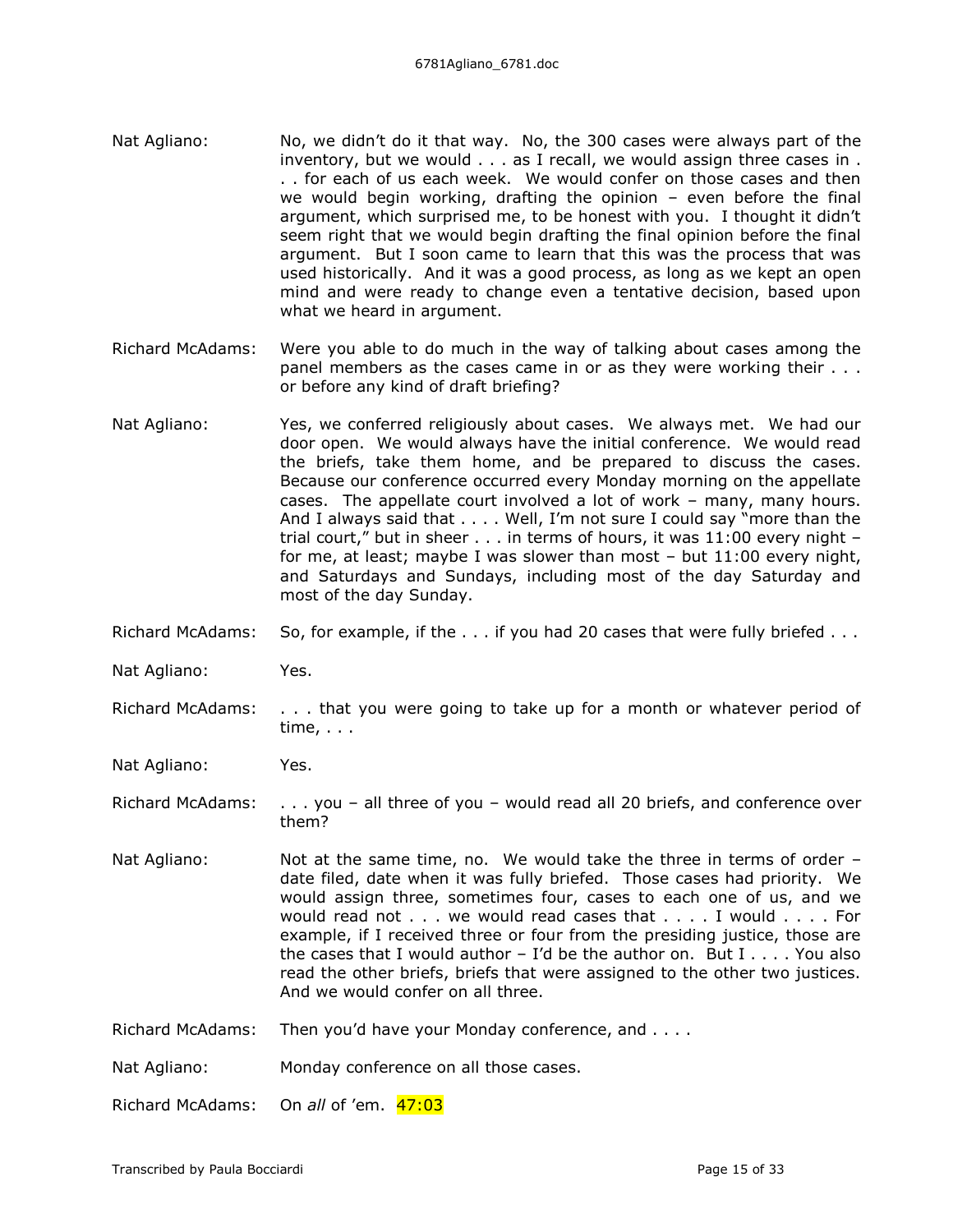| Nat Agliano:            | Yes.                                                                                                                                                                                                                                                                                                                                                                                                                                                                                  |
|-------------------------|---------------------------------------------------------------------------------------------------------------------------------------------------------------------------------------------------------------------------------------------------------------------------------------------------------------------------------------------------------------------------------------------------------------------------------------------------------------------------------------|
| <b>Richard McAdams:</b> | And would at that time, would you typically indicate your give<br>your initial impressions of                                                                                                                                                                                                                                                                                                                                                                                         |
| Nat Agliano:            | Yes.                                                                                                                                                                                                                                                                                                                                                                                                                                                                                  |
| <b>Richard McAdams:</b> | where you thought the author ought to go?                                                                                                                                                                                                                                                                                                                                                                                                                                             |
| Nat Agliano:            | Yes. And then if I, for example, had three cases assigned to me that I<br>would author, I would take one of the cases that I would personally write<br>the draft on. Each justice had two staff attorneys, and with the other two<br>cases I had, I would assign one each to the staff attorneys that I that<br>worked with me. And we would discuss it, I would indicate our tentative<br>feeling about the case, they would research it and begin writing the draft<br>accordingly. |
| <b>Richard McAdams:</b> | But you would take one of them and do it yourself.                                                                                                                                                                                                                                                                                                                                                                                                                                    |
| Nat Agliano:            | I always had a case going on my own, yes.                                                                                                                                                                                                                                                                                                                                                                                                                                             |
| <b>Richard McAdams:</b> | And that means the record, the briefs.                                                                                                                                                                                                                                                                                                                                                                                                                                                |
| Nat Agliano:            | Yes, yes.                                                                                                                                                                                                                                                                                                                                                                                                                                                                             |
| <b>Richard McAdams:</b> | Were you able to keep that up during your entire career at the appellate<br>court?                                                                                                                                                                                                                                                                                                                                                                                                    |
| Nat Agliano:            | Yes. It became a little more arduous when I became presiding justice,<br>because then you had administrative duties on top of your case duties.<br>But, no, I kept that up. In fact, I enjoyed it. I enjoyed the writing.                                                                                                                                                                                                                                                             |
| <b>Richard McAdams:</b> | When just $\dots$ . When the three of you were there - just the three of you<br>- was that the practice of the other chambers as well, that they would<br>write maybe not one out of three the way you did, but would handle<br>cases themselves, without the assistance of a research attorney?                                                                                                                                                                                      |
| Nat Agliano:            | I don't know that it was uniformly done that way. I'm not sure                                                                                                                                                                                                                                                                                                                                                                                                                        |
| <b>Richard McAdams:</b> | Okay.                                                                                                                                                                                                                                                                                                                                                                                                                                                                                 |
| Nat Agliano:            | about that.                                                                                                                                                                                                                                                                                                                                                                                                                                                                           |
| <b>Richard McAdams:</b> | Do you have I mean, I know that you've been away from the<br>appellate court for 20 years. Are there some memorable cases that now,<br>20-plus years later, that - whether you authored them or whether you<br>were on the panel - that come to mind?                                                                                                                                                                                                                                 |
| Nat Agliano:            | Yeah, there are a couple. One case in particular: In re Drabick. It was a<br>case involving the right to die. And the essence of the case was that the<br>each individual has the right to refuse medical treatment. If that<br>. If a person becomes incompetent and has a conservator, then 50:00                                                                                                                                                                                   |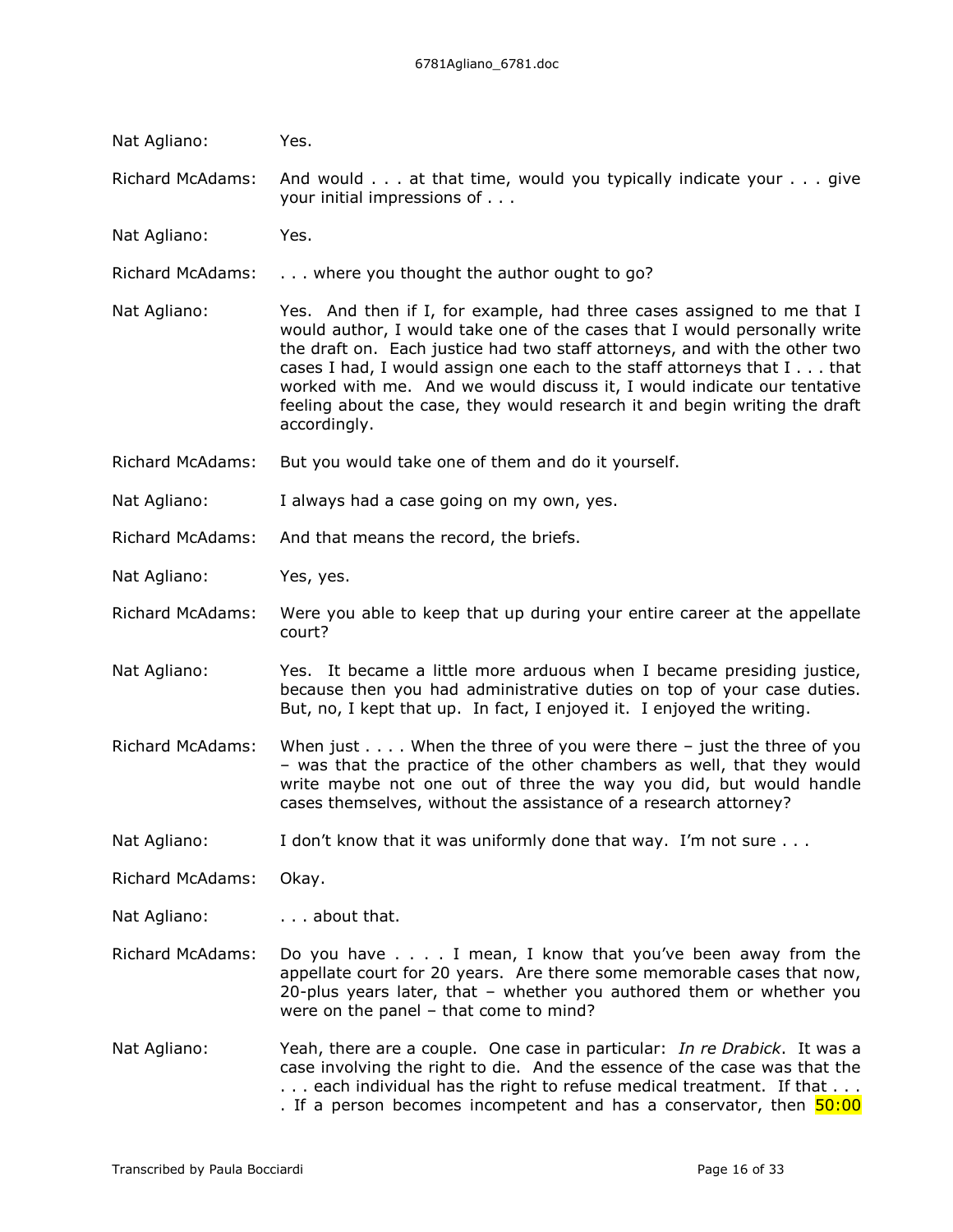does the conservator assume that right? Can the conservator make that determination? In the *Drabick* case, we had a person who had been badly injured in an automobile accident – was in a persistent vegetative state for four to five years. His brain was found to still be intact, but he could not speak, he could not eat on his own, there was absolutely no indication that he was sensitive to pain or . . . and he was fed entirely through a nasogastric tube. And after four to five years, all the doctors said, "There's absolutely no hope that things are going to change; he's in a persistent state." And the family thought that . . . the family decided that he himself – Mr. Drabick – had he been able to make the decision, would not want to remain in that state. And so by that time he had a conservator. The conservator sought the instructions of the court, and the trial court appointed a public defender to represent Mr. Drabick himself, even though he had a conservator. The public defender at the trial court level decided, in accordance with the family's wishes, that the conservator could make the decision to withdraw life-sustaining measures. The trial court decided otherwise and ordered that the conservator could not order the withdrawal of this treatment. And the conservator appealed. It came up to the Sixth District. We appointed the State Public Defender to represent the individual at that point. It was one of the most difficult decisions to write. But we finally decided – and the opinion was unanimous – that the conservator, exercising sound discretion with the advice of unanimous medical opinion that there was no hope of recovery, that the conservator had the power – and it was a statutory power, in fact, in the Probate Code – to order the withdrawal of the life-sustaining measures. That was the outcome of the case.

- Richard McAdams: Truly life-or-death . . .
- Nat Agliano: Yeah.
- Richard McAdams: . . . issues.
- Nat Agliano: Yeah, we worked hard on that case.
- Richard McAdams: Yeah. Other cases that come to mind?
- Nat Agliano: Well, I served on the California Supreme Court on several cases. The name of one escapes me, but it had to do with the amount of prejudgment interest that could be assessed. Was it 10 percent, was it 7 percent? As I recall, Justice Mosk wrote that opinion, and we held that it was 10 percent prejudgment interest.
- Richard McAdams: Your former boss.
- Nat Agliano: My former boss. *[chuckles]* And he didn't let me forget it, either. But then I served on two other cases. One was *Keller v. State Bar,* in which the Supreme Court decided . . . . Well, the California Supreme Court decided . . . . Well, let me back up and state what the issue was. The issue was whether or not attorneys who were compelled members of the California State Bar had any right at all to dictate what portion of their dues were not to be used for certain political causes. And I was in the minority. We  $\dots$  I and two other justices of the court, then,  $\frac{54:58}{2}$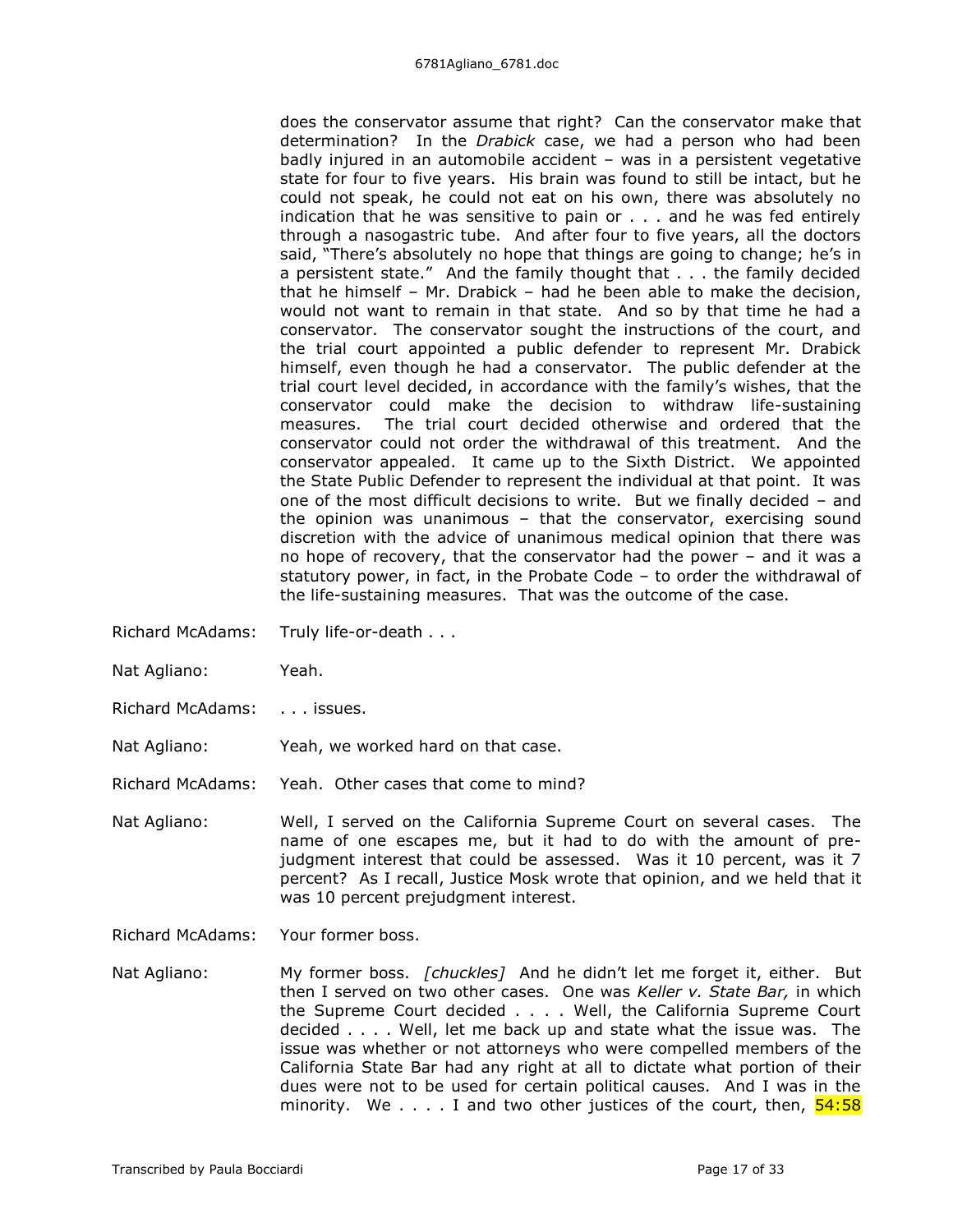dissented. The majority held that the State Bar was a governmental agency – that dues that were paid by members of the State Bar were more like taxes that citizens pay. And citizens who pay taxes can't say, "We want our taxes used in one way or another specifically." Then it went to the U.S. Supreme Court. The U.S. Supreme Court decided no, the State Bar is a governmental agency in some ways but the pivotal point in the case that distinguished it from a regular governmental agency was the fact that attorneys are compelled members of the bar. They're compelled to pay dues. And that made it more like the union cases, where members of a union who are required to pay dues can indicate that they don't want their dues, or portions of it, used in certain ways. That was *Keller v. State Bar.*

- Richard McAdams: So the U.S. Supreme Court agreed with you.
- Nat Agliano:  $\frac{1}{2}$  Agreed with the minority with the dissenting judges of the California Supreme Court.
- Richard McAdams: I'm sorry you were in the majority in that case.
- Nat Agliano: No, I was in the minority.
- Richard McAdams: You were. That's what I thought. At odds with your former boss, or were . . . was he part of the dissent also?
- Nat Agliano: He was not on the court at that time, as I remember. I was trying to recall who . . . . I think Justice Eagleson may have been the Chief.

And then there was one other case that I served on the California Supreme Court. I believe it was *George Arakelian* (or something like that) *v. the Agricultural Labor Relations Board*. And the issue there was whether or not an employer who refused to bargain with the union could be ordered to make whole the employees on the hypothetical contract. And that was the majority. I dissented in that case also. *[chuckles]* That was a fine experience with the California Supreme Court.

- Richard McAdams: Now, I mean, for sitting as a judge pro tem, the . . . there are many who would say that the pro tem judges do not dissent in the case.
- Nat Agliano: No, you get to . . .
- Richard McAdams: Have you ever . . . .
- Nat Agliano: . . . . . . . . call your shot . . .

Richard McAdams: Oh, okay.

Nat Agliano: . . . . . . the way you see it.

- Richard McAdams: Have you ever been . . . . Has anybody ever pointed out to you that you dissented not just once but twice while sitting on the Supreme Court?
- Nat Agliano: No, I point it out to myself more than anything.  $58:10$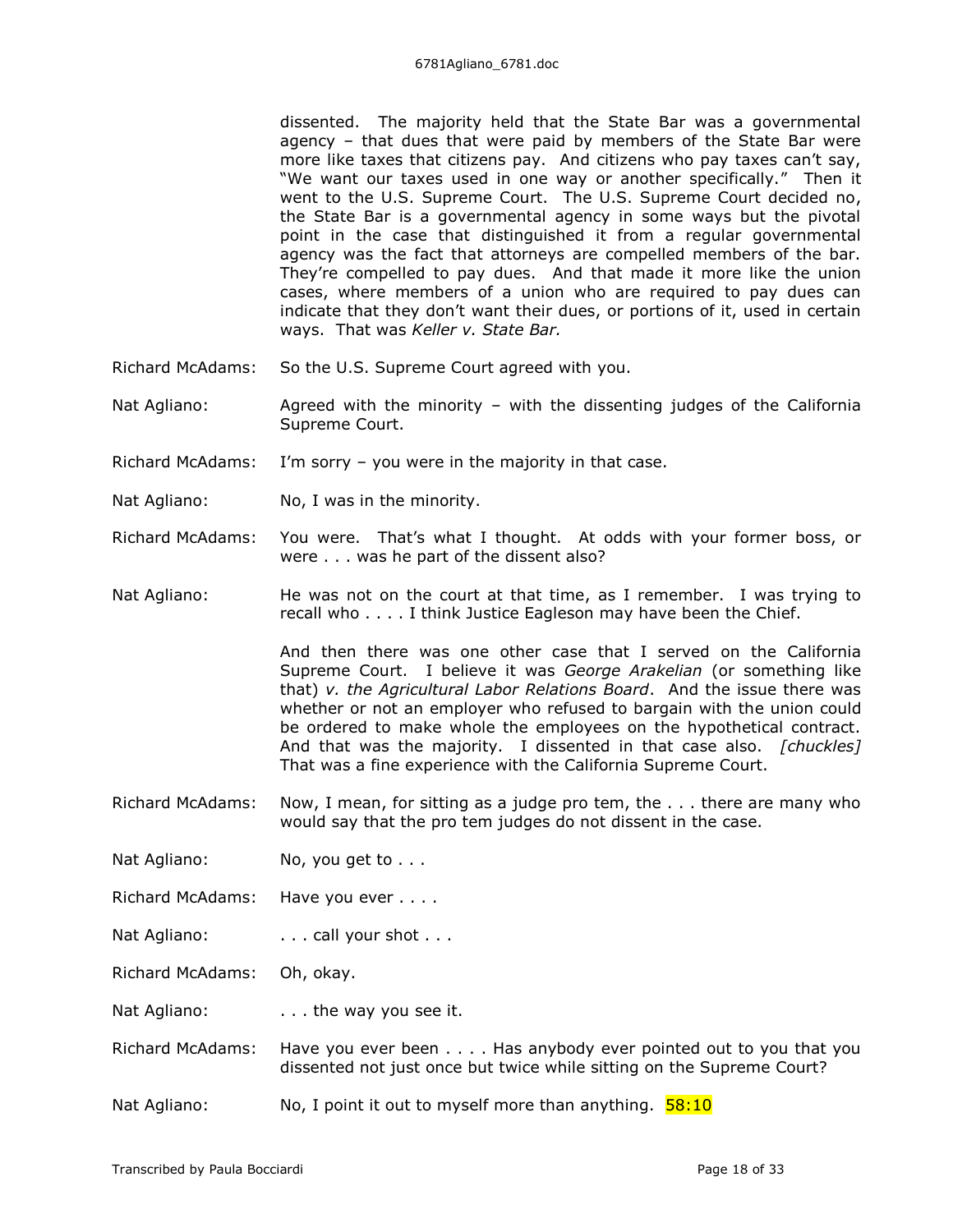Richard McAdams: You may have a record of some sort there; we'll let others look at it.

We can come back . . . . We're going to talk more about judicial and other cases as they come up along the way, but I can't resist any longer to at least take you back and get through the . . . some of the personal history that we can record. And we can begin with . . . . According to the notes that I have here, you were born in Philadelphia.

Nat Agliano: Yes.

Richard McAdams: When, and what was life like in Philadelphia for you and your family?

- Nat Agliano: Well, we lived in South Philadelphia. Don't know whether you've ever been to South Philly, but it's like a country of its own. It's just a *wonderful* place, and I can't think of a better place to have grown up in. We lived in row houses. I had no brothers or sisters, but I didn't need any because there were so many kids in that neighborhood that you couldn't help walk out your door in the morning without falling into a game of some kind. There was activity going on, night and day. Just a great place. And . . . .
- Richard McAdams: And you were born February 18th of . . . .
- Nat Agliano: 1932.
- Richard McAdams: This is . . . . We celebrated your . . . .
- Nat Agliano: So it makes me a thousand years old.
- Richard McAdams: We celebrated your 80th birthday in . . .
- Nat Agliano: Yes.
- Richard McAdams: . . . grand style down in Monterey.
- Nat Agliano: Yes.
- Richard McAdams: And your parents . . . . Really an interesting story about your parents. Your . . . . South Philadelphia is where you were born, but your parents have a great story. Can you share that with us?
- Nat Agliano: Well, my parents were both born and raised in Siracusa in Sicily. In fact, there's an island off the main part of Siracusa called Ortigia, and that's where they lived. And I had the pleasure of going there about 10 or 15 years ago and finding a relative who still lived there, who escorted us around the area and showed us where they all lived growing up.
- Richard McAdams: And when did they come to America? What were the circumstances, and when?
- Nat Agliano: Well, I think like most immigrants they came here looking for work because there was no work in the Old Country in those days.  $1:00:56$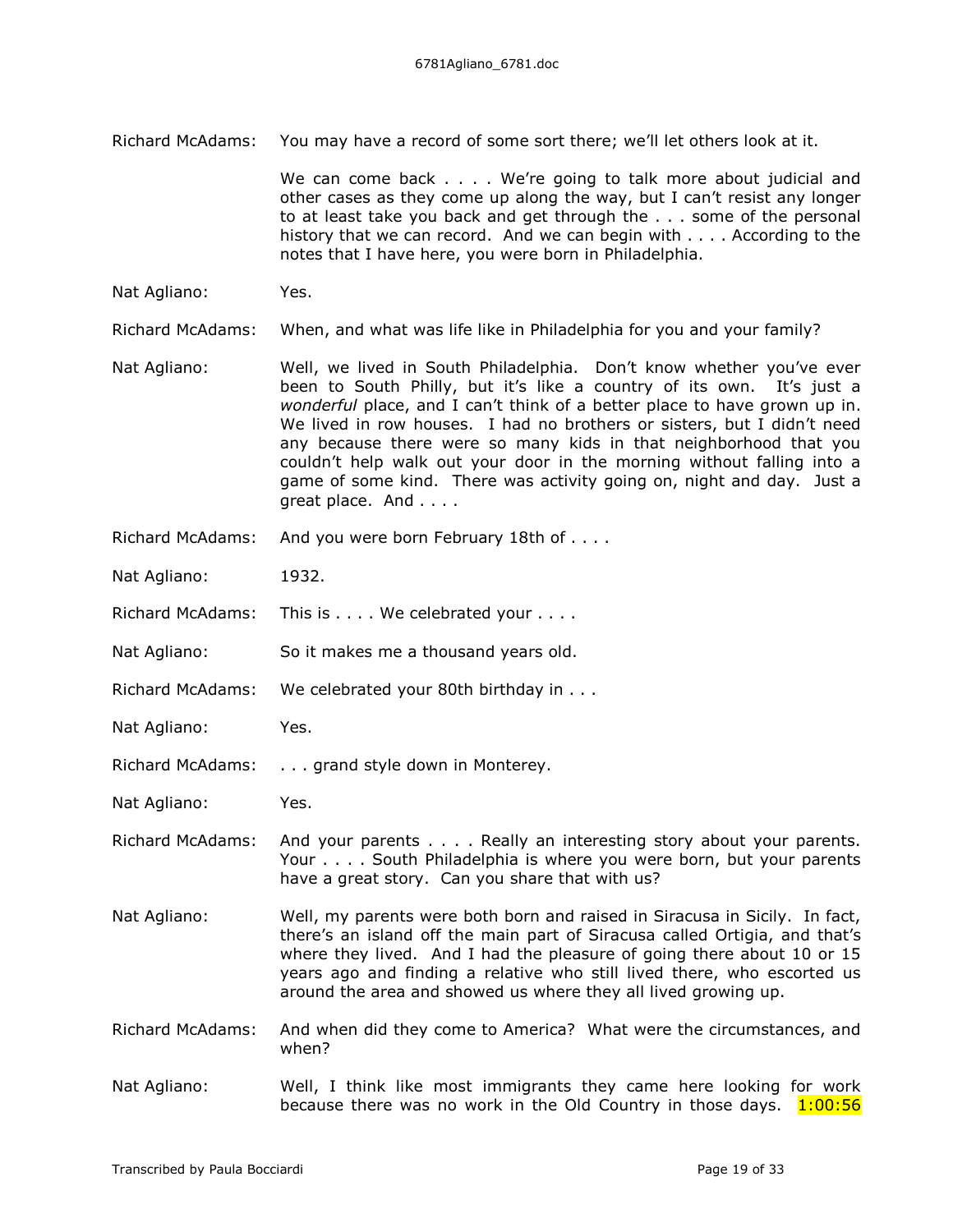And I believe they arrived here through Ellis Island, probably around 1920. They did remain here for several years and then return, but only for a short time, and then they came back to Philadelphia permanently.

- Richard McAdams: They came together to the United States?
- Nat Agliano: Oh, yes. Yes.
- Richard McAdams: And the household language, then your birth language –
- Nat Agliano: The household language was Italian with a Sicilian dialect. My mother and father both worked. At some point my grandmother came over, and she spoke Italian, and thus that's all I ever spoke until I went to school. I frankly don't remember the transition, because I attended a parochial school. Irish nuns taught us. They were not about to learn Italian. So we learned English very, very quickly.
- Richard McAdams: Was the neighborhood . . . . Would you consider the neighborhood to be Italian? Was it . . . .
- Nat Agliano: Yes.
- Richard McAdams: And the Sicilian dialect spoken on the streets commonly, also?
- Nat Agliano: I believe so. I never distinguished it from any other dialect, and so I assume that that was the case. But by the time we were kids playing on the street, you know, we were all speaking English primarily.
- Richard McAdams: And the . . . . You went to . . . . Then you went to school in Philadelphia.
- Nat Agliano: Yes.
- Richard McAdams: At some time you moved . . . your family moved out to the West Coast. At what . . . . How old were you then?
- Nat Agliano: Thirteen. My parents had relatives living in Monterey, all of them most all of them – involved in the fishing industry. The fishing industry was thriving then in the early '40s. And so they had an opportunity to come here and work. A new cannery opened – the Enterprise Cannery opened in Monterey – and my father was offered a job in the cannery as well as my mother. And that's the reason they moved here.
- Richard McAdams: Was it . . . Were they involved in similar work in Philadelphia?
- Nat Agliano: Oh, no, no. In Philadelphia they did a number of different jobs. My father was a laborer – worked in lumber yards and worked for, I think, the Philco Company, Victrola Company, and various lumber yards. I think he worked in the shipyards for a short period of time.
- Richard McAdams: Did . . . . You said you were . . . you had no siblings. Were there aunts and uncles and cousins around that . . . the area in South Philadelphia? 1:04:05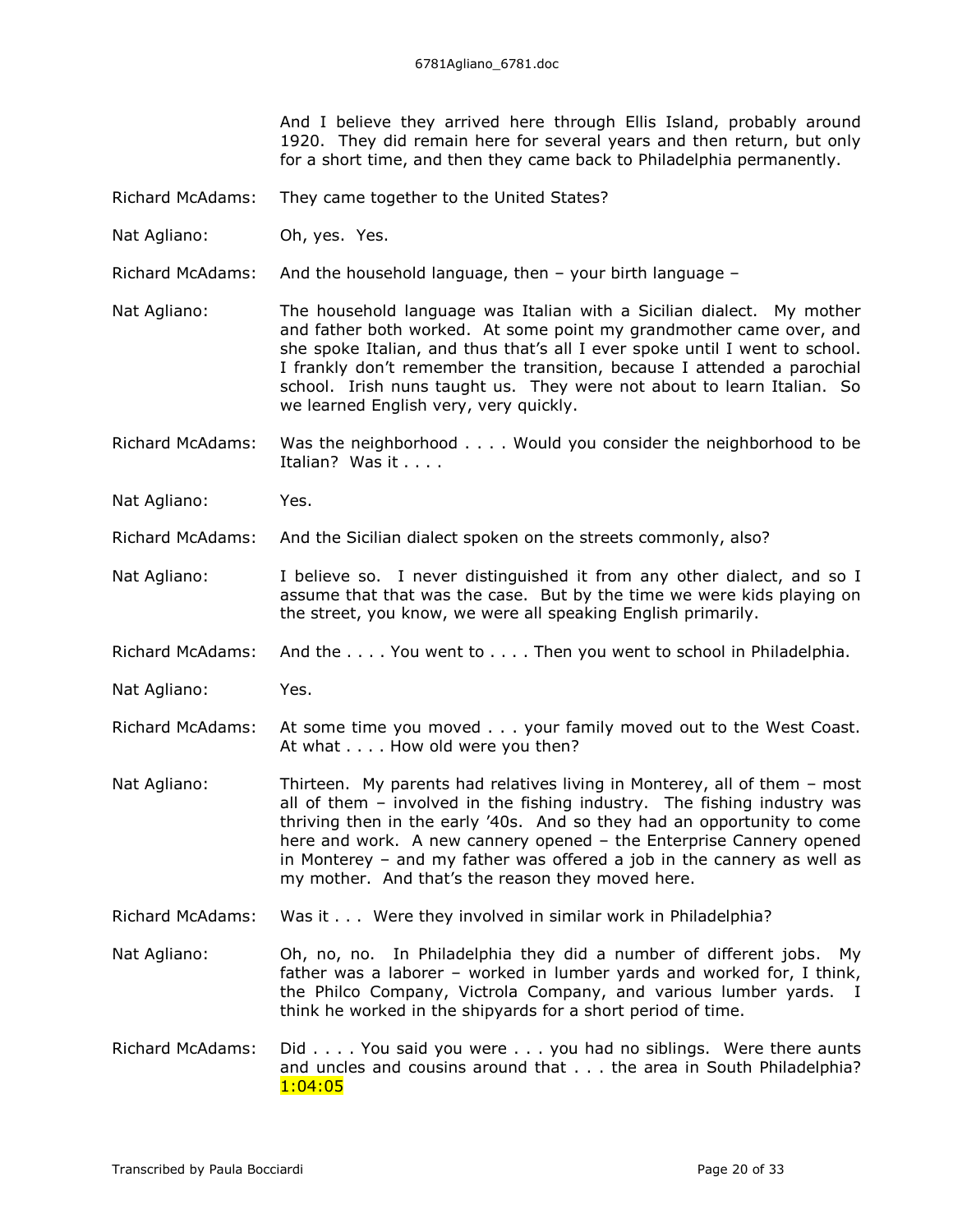- Nat Agliano: No, not at all. No relatives. But just friends. It was such a warm environment, really. There were so many people around and it was a thriving neighborhood. A lot of fun. A lot of activity.
- Richard McAdams: And you were there up through . . . what grade was it in school?
- Nat Agliano: Well, I had just completed grammar school.
- Richard McAdams: And did . . . . Other families had come out west with you, or was it just your . . . the parents and you?
- Nat Agliano: That was it! And my grandmother, of course; she moved out with us.
- Richard McAdams: And then . . . . So you settled in what part of Monterey County?
- Nat Agliano: Just in Monterey itself. We lived in downtown Monterey for about a year. I just started high school – we moved in September. I went to Monterey High School. And then my parents found a home that they purchased in Pacific Grove, and we moved there and I just . . . I kept attending Monterey High School.
- Richard McAdams: Now, we all . . . . This day and age, we go visit Cannery Row and it's the wonderful museum, and . . . .
- Nat Agliano: There's a lot different.
- Richard McAdams: *[chuckles]* Have memories of . . . This is now the early '40s. It . . . . Coming in to . . . . And your parents are working around Cannery Row?
- Nat Agliano: Yes. They would receive phone calls in the middle of the night, saying that boats had come in. They were unloading sardines in the hoppers. And that was the call for them to go to work. It could be at any time – early morning – and they'd work long hours. There was one occasion I think my father went to the cannery and didn't return home for about 35 hours. He just worked continually.
- Richard McAdams: And, you know, you're in high school by this point, so  $\dots$

Nat Agliano: And I worked there, also. I worked there when I had the opportunity when school ended in the summer. And everyone was working. It was a . . . . And Cannery Row was obviously an industrial area – nothing like what it is now. And the odor of fish and fertilizer was pretty prominent around the entire city, I can tell you that.

- Richard McAdams: Now, the Aquarium has kept a few remnants of that, and one of the smaller museums has kept some mementos of that. But it was a much larger area than what we see today, I take it.
- Nat Agliano: Oh, I think the size is about the same. I don't think that's changed, at least in my recollection.

Richard McAdams: Okay. 1:07:21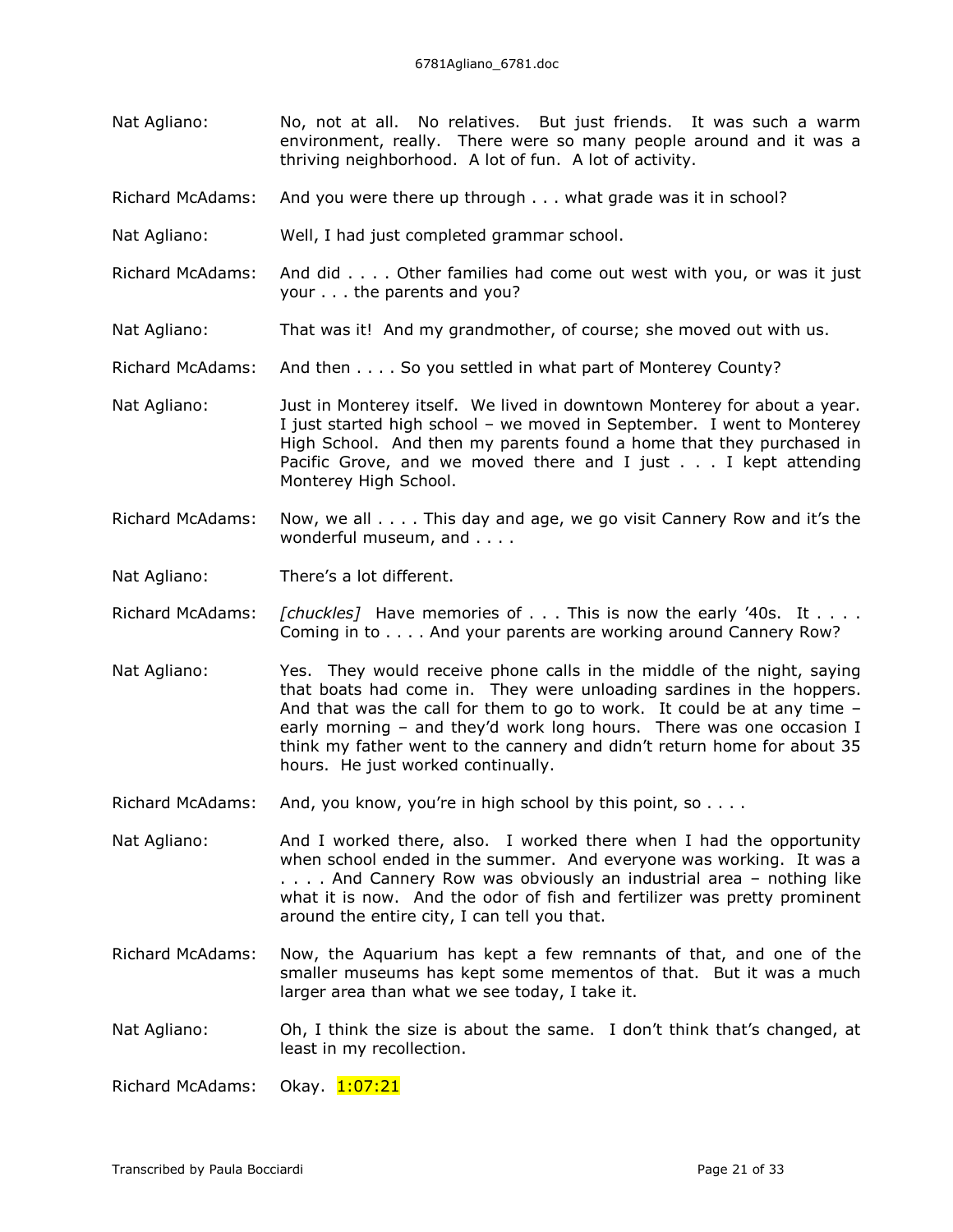Nat Agliano: Yeah.

Richard McAdams: The . . . . Other summer jobs you had that . . . before or during college that are of interest?

Nat Agliano: I always had a job; I mean, it was just a given. You know, I think starting at age 10, when my father took me down to the corner grocer in Philadelphia and indentured me to the owner, and I worked in that store after school and Saturdays for about a year and a half to two years until we moved to California.

- Richard McAdams: These are Depression years. These are . . . .
- Nat Agliano: Well, that would have been 1930 . . . pardon me, 1940, 1941, right around that time. And then I always worked. I mean, through high school had jobs working on the wharf selling . . . working in the retail markets selling fish at retail. Worked in used car lots, cleaning cars. Worked in automobile distributorships delivering cars, cleaning cars. When I . . . . And even during school I worked at different food markets delivering groceries, selling. When I went to Monterey Peninsula College, we worked at digging the footings for the construction of the new stadium – football stadium back then. And then even when I went to the University of California and I was playing baseball, I was invited to go up to Chester and work there – worked in the logging camp and played baseball on Sunday.
- Richard McAdams: We're definitely going to come back we're going to talk about the baseball experience. But what reminded me, just from listening to what you're saying, is you've lived in Monterey County now for many, many years. What . . . . We talked about Cannery Row a bit. What other significant changes have you seen in Monterey County over the years?
- Nat Agliano: Well, there were a lot of changes when urban redevelopment came in. But I was gone most of the . . . much of that time. I attended Monterey Peninsula College, then I went to the University of California and I was gone from Monterey County. But in some of those early years there were *major* changes in the physical appearance of downtown. Many of the buildings were torn down, and apparently there was a lot of controversy about what would be built there and who would govern or decide what would be built. And it looked like a disaster area for quite a long period of time. Now, of course, it's much nicer.
- Richard McAdams: And you're still living in Monterey County now, but not in the City of Monterey?
- Nat Agliano: No. Yeah, now we live in . . . halfway in between Salinas and Monterey.

Richard McAdams: So let's get back. So Monterey Peninsula College, and you mentioned earlier where you went to . . . where you went next. It was a wonderful school that you mentioned earlier. *[chuckles]* You went to Cal.

Nat Agliano: Cal. *[chuckles]* Yes. 1:11:13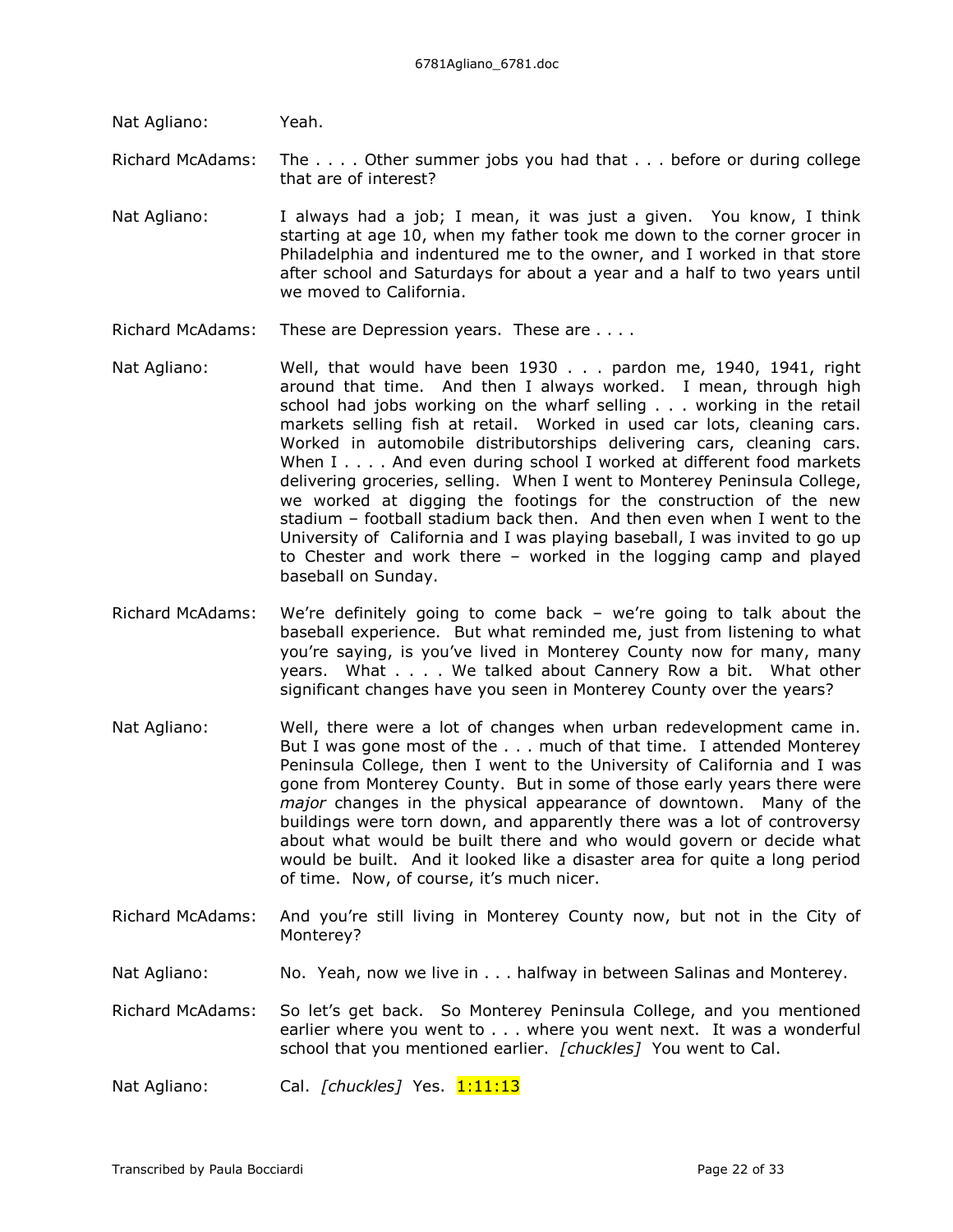Richard McAdams: We share that. We share Cal and Hastings; that's our . . .

Nat Agliano: That's right.

Richard McAdams: . . . connection. I a few later years than you. But when did you really start playing sports?

Nat Agliano: Well, I started playing sports in high school. Well, I actually played . . . we always played sports in Philadelphia. Then when I went to Monterey High School, I think even as a freshman I played on the baseball team. And I played baseball throughout Monterey High School and then also at Monterey Peninsula College, and I also played football.

Richard McAdams: What position on the baseball team was your . . .

Nat Agliano: Oh, I played ...

Richard McAdams: . . . usual?

Nat Agliano: . . . . . anyplace where I could do the least damage, I think. But I played third base, shortstop, second base, some outfield. And I played there, I played at MPC, then I played at Cal also.

Richard McAdams: Baseball?

Nat Agliano: Yes.

Richard McAdams: And . . .

Nat Agliano: And football.

Richard McAdams: . . . what position at Cal? Any one spot?

Nat Agliano: I played third base, primarily, and left field.

Richard McAdams: Now, I thought the part about your sports career that really caught everybody's attention at the party earlier this year was the . . . was your football experience. Started at high school, too, or Monterey . . . .

Nat Agliano: Monterey High School. Yes. Monterey High School, we had just a group of players that came together. And one year, 1948, when the team was undefeated, and then . . . . That was a team of 1948 at Monterey High School. And then at the turn of the century, the *Monterey Herald* named that team "The Team of the Century" in Monterey County – all teams, all sports. "The Team of the Century." And it was unforgettable. And then the nucleus . . . .

Richard McAdams: Did any of your teammates go on to . . .

Nat Agliano: Oh, yes.

Richard McAdams:  $\ldots$  besides you, for college or professional  $\ldots$   $\frac{1:13:36}{1:13:36}$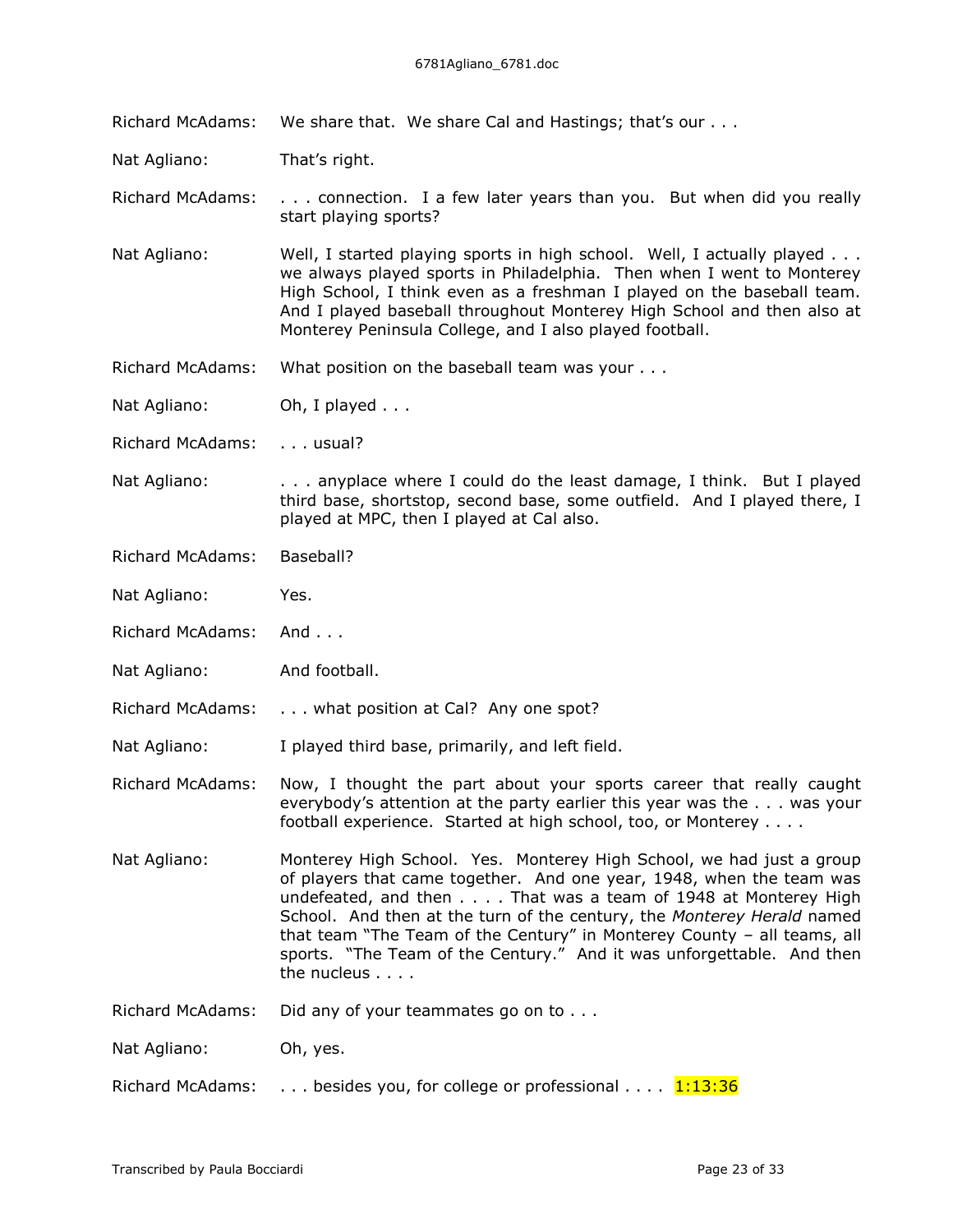- Nat Agliano: Yeah. Yes, yes. And we all remain good friends. The quarterback was Dan Albert, who then became the mayor of . . . . He was a football coach at Monterey High School for many years. Very successful, very successful. And then he became the mayor of Monterey, and I think he served 20 years as mayor. Vince Maiorana, who was the center on our team, went on and became a starting guard at Cal later, and a football coach. At least four or five of the players on that team went on to become teachers and football coaches. John Anastasia was a fullback on that team; he's probably one of the really – and I think I'm being . . . not being . . . not exaggerating – but I think one of the truly great football minds. He coached at West Point, at Virginia, at New Mexico, and I've heard him and Dan Albert debate football for hours. They'd come over and visit me when I was studying at law school, and they would start arguing about techniques or theories in football.
- Richard McAdams: Are many others of them still around the Monterey area?
- Nat Agliano: Yes, many are. Two or three are deceased now, but many are still around Monterey.
- Richard McAdams: Ever throw the football around with each other?
- Nat Agliano: Nah, no. *[laughing]*
- Richard McAdams: But . . . . So, you go . . . . Now, you go on to Cal to play football with a legendary figure.
- Nat Agliano: Yeah. Well, first, we played at Monterey Peninsula College . . .
- Richard McAdams: Oh, that's right.
- Nat Agliano: . . . and in our second year, we won the championship and played for the northern California championship. But we lost that game up in Santa Rosa.
- Richard McAdams: Many of the same teammates from high school . . .

Nat Agliano: Yes.

- Richard McAdams: . . . went on with you to MPC?
- Nat Agliano: Yes. It was the nucleus of that team that eventually came together in our second year at MPC, when we won the championship. And then from there I went to Cal and played baseball at Cal, and I won my letter at playing baseball. I went out for football – almost foolishly, because I was too small, really, but it was a lot of fun.
- Richard McAdams: Well, in this day and age of the size of football players, they probably wouldn't put either of us in the category of "pick us out as football players." But the coach at the time that you went out there . . . .
- Nat Agliano: Pappy Waldorf was the coach at Cal.  $1:16:39$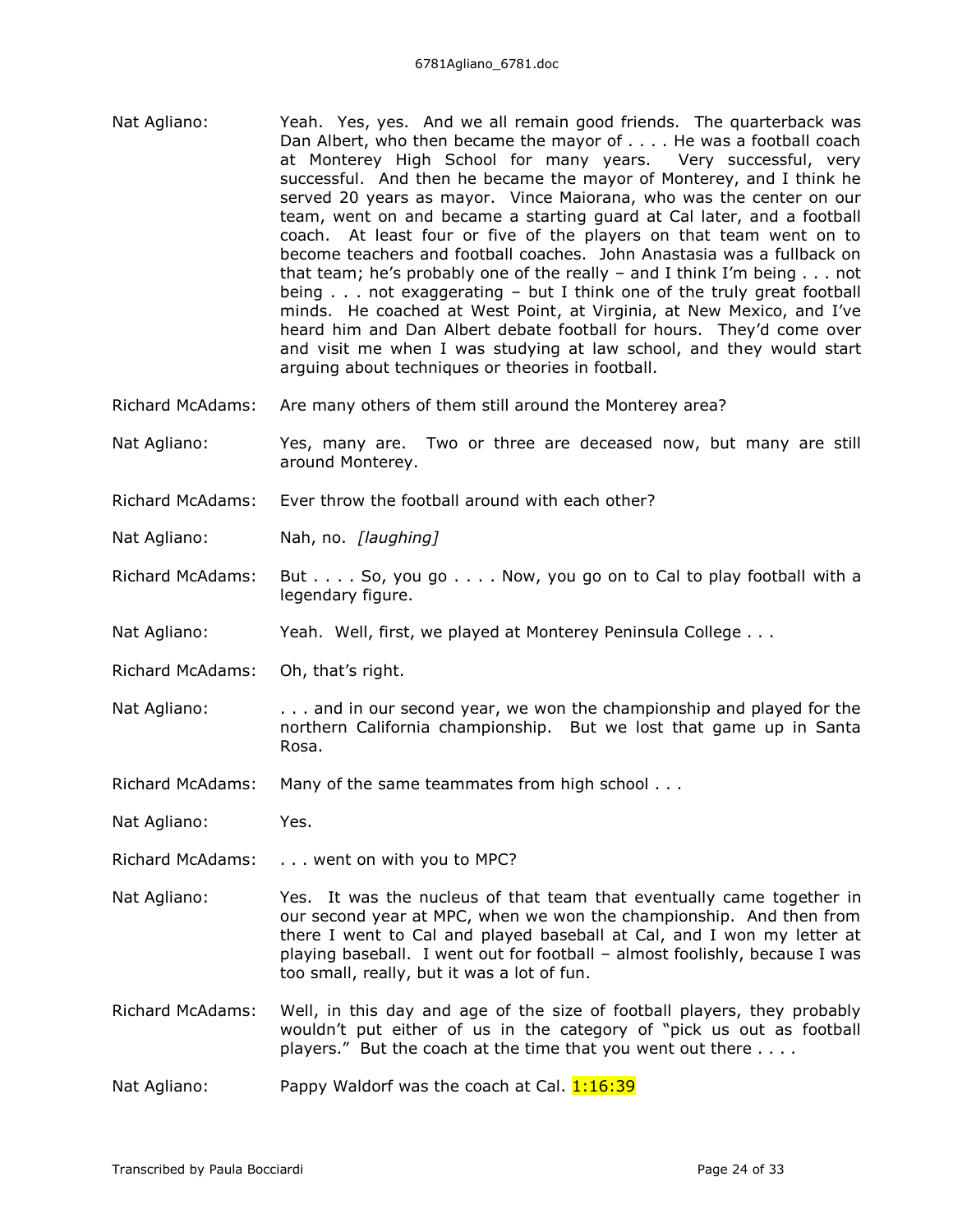Richard McAdams: So you actually went for tryouts there, or . . . .

- Nat Agliano: No, I just walked on. They gave . . . handed out uniforms. I thought I was in pretty good shape because I'd worked out all summer, knowing I was going to go out for football. And I ran and . . . . On the first day of practice, we had one-on-one, or one-against-two, in the line, and I happened to be placed against Matt Hazeltine, who then . . . and Les Richter, who went on to become Pro Bowl players! *[chuckles]* Matt Hazeltine played for the 49ers and Les Richter for the Rams. And I had rented a small apartment right across from Edwards Field, where we practiced. And the next morning after the first day of practice, I woke up and I couldn't move, and I could'nt get out of bed for a solid day 'cause I was so sore from football practice. On the third day I finally managed to make it up to training table at Bowles Hall. You know where that was, up on the hill; it's where we were fed. But I managed to last that season.
- Richard McAdams: And did you get in any games?
- Nat Agliano: I suited up for one varsity game. Oh, I played a lot of JV games; we played a lot of good teams: Ford Ord had All-American football players. We played military teams, we played other JV teams: Stanford JVs. And I remember once, Stanford . . . we played Stanford and I played opposite Larry Crosby – Bing Crosby's son – who was a big husky tough guy.
- Richard McAdams: The . . . . And so the encounters with Pappy Waldorf . . . . Any stories that we can add? Any Pappy Waldorf stories?
- Nat Agliano: Yeah. After a couple of days of practice, as I described, you know, I realized that I was up against . . . . I was weighing, then, about 160, 165. Eating everything I could get into me. And I . . . . after a chalk talk, I went to Pappy and said, "Pappy, I don't think I'm big enough to play in the line." You know, I was playing linebacker and guard on offense. And I said, "Would it be possible for me to play in the backfield? I'd like to give that a try; I might be more effective." And he said, "Have you ever played in the backfield before?" And I said, "No." He said, "Why don't you just stay where you are." *[chuckles]*
- Richard McAdams: Now, I've heard you described as "scrappy" as a scrappy football player. Any response to that?

Nat Agliano: No *[both laugh]*. No.

- Richard McAdams: Now, you don't play football any more, but I know that you play golf now.
- Nat Agliano: I play golf, yeah; I love golf.

Richard McAdams: Other sports . . .

Nat Agliano: Well, I haven't . . .

Richard McAdams:  $\ldots$  over the years?  $1:20:16$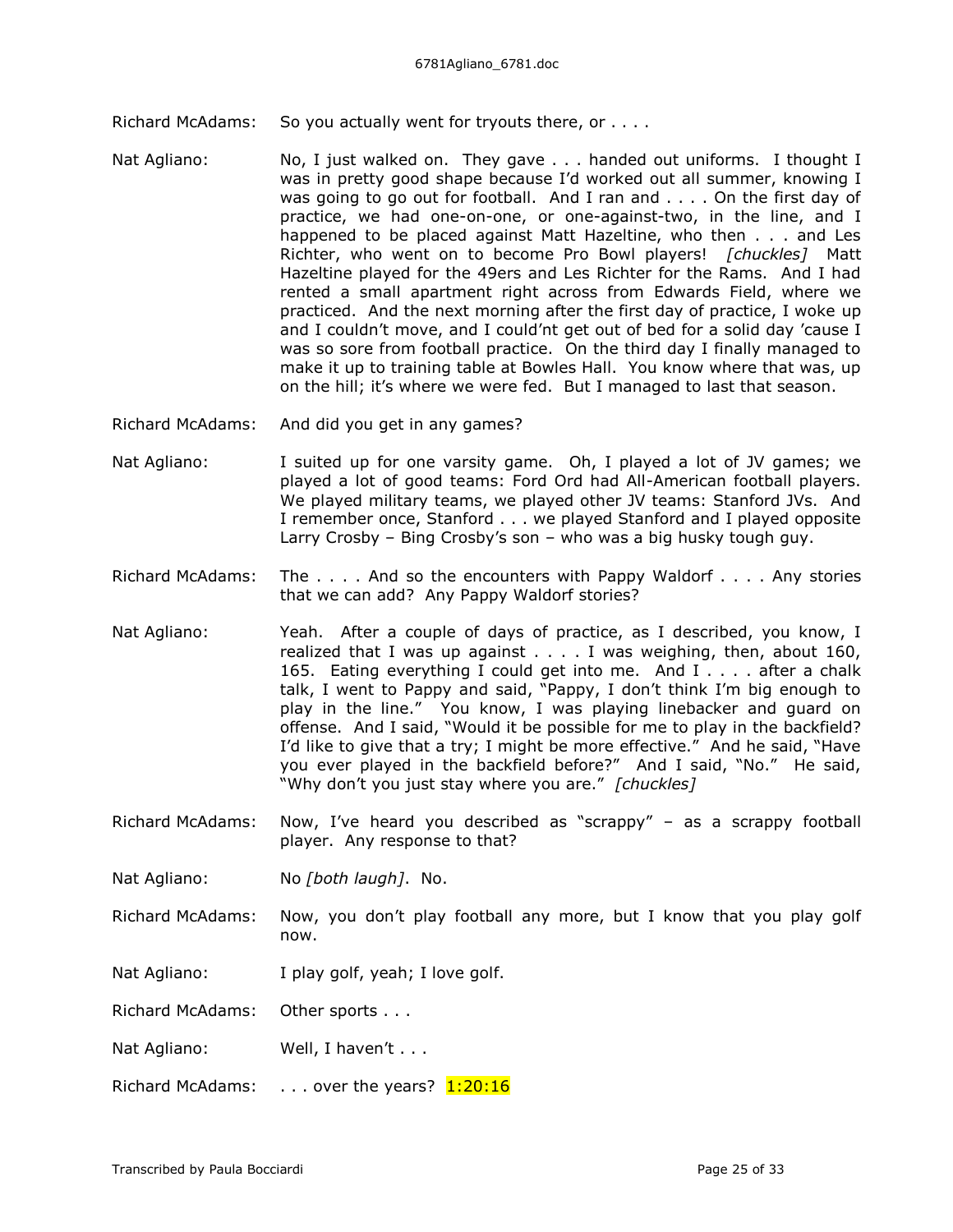- Nat Agliano: . . . . skied for a while, but I skied every year for, you know, quite a long time. When Lil and I first met at Berkeley, we'd go skiing on . . . . We'd leave on either Saturday morning or Sunday morning, drive up to Soda Springs, ski all day, and drive home. That was, in those days, four and a half to five hours each way.
- Richard McAdams: Well, how is the golf game?
- Nat Agliano: Golf game's all right, but I'm getting, you know, older.
- Richard McAdams: Do you shoot your age?
- Nat Agliano: I shot my age once. When I was 73, I shot 71. That's somewhat of a badge of distinction I think . . .
- Richard McAdams: That's . . . .
- Nat Agliano:  $\ldots$  . . . a lot of golfers aspire to . . .
- Richard McAdams: That is.
- Nat Agliano: . . . . . shoot their age.
- Richard McAdams: I'm . . . . I'll . . . . I gotta live 'til 95.

Family. How did you and Lillian meet?

- Nat Agliano: Well, we actually met on a blind date in Berkeley. And that was it. We met, and about a year and a half later, we married.
- Richard McAdams: Both of you still in school.
- Nat Agliano: Yes, yes. No, Lil was not in school. She moved down from the state of Washington, thinking about going to school, trying to make enough money to pay out-of-state tuition. And then . . . . But we got married before she had a chance.
- Richard McAdams: And along came children along the way. Tell us about them.
- Nat Agliano: Yeah. We had four children. Michael Michael's deceased now; he died when he was about 37. And we have three great daughters: Lisa, Cheryl, and Julie. Lisa's a deputy district attorney in Santa Cruz County, and she has three great children. And Cheryl lives in Illinois. She became a librarian, but she married. Her husband's stationed at Scott's . . . I think it's Scott Air Force Base, and she has two children, and she homeschooled her children. Interestingly, she wrote me an e-mail a couple of weeks ago saying that she, at age 48, had taken up running. And she took it up with a vengeance, apparently, and she ran in the St. Louis Half Marathon, and had a finish somewhere in the middle of a field of, I think, 6,000 participants. And then Julie, our youngest, lives in Pacific Grove and she is the assistant finance director of Monterey – the City of Monterey. 1:23:16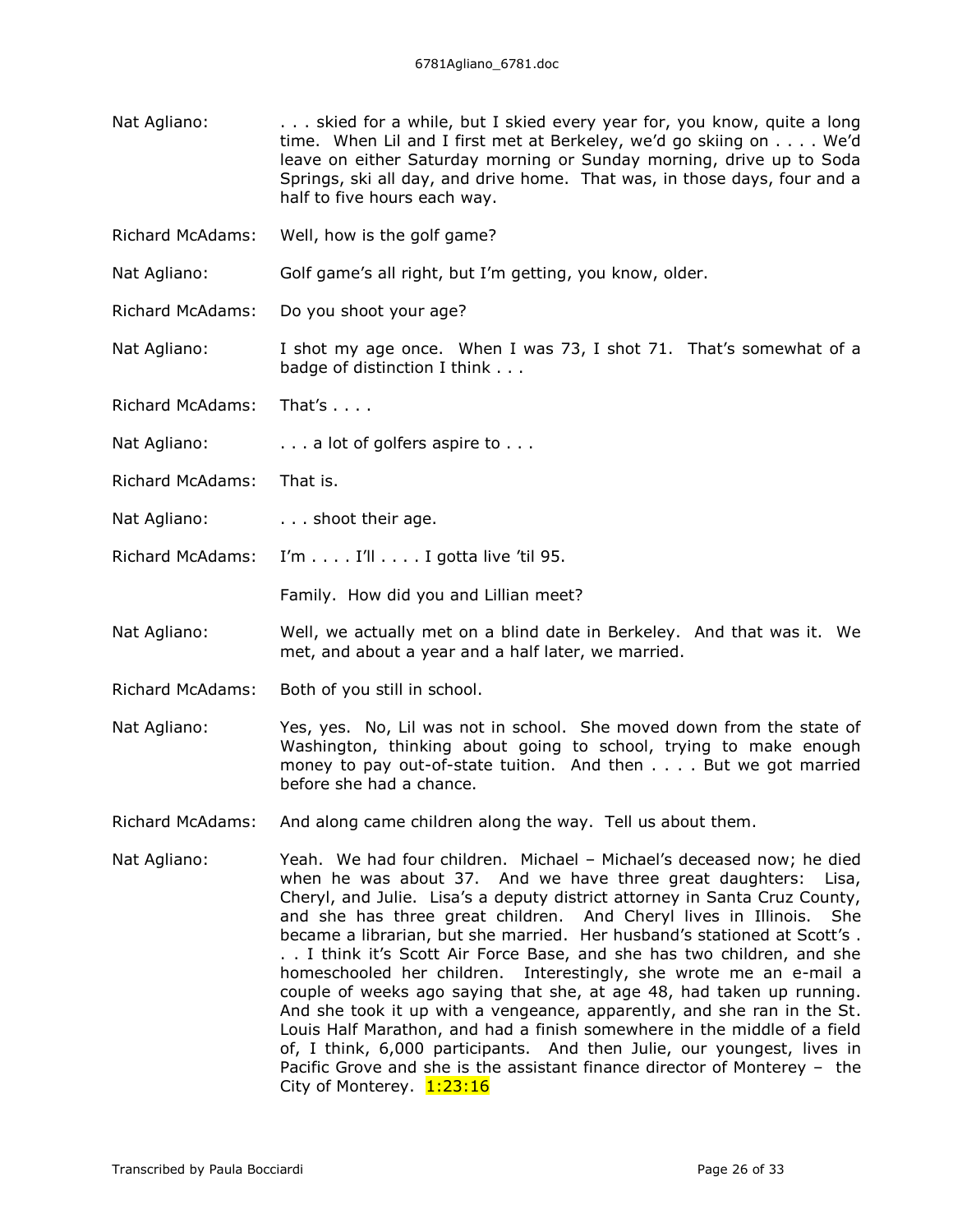| Richard McAdams:        | Children? Does she have                                                                                                                                                                                                                                                                                                                                                                                                                                 |
|-------------------------|---------------------------------------------------------------------------------------------------------------------------------------------------------------------------------------------------------------------------------------------------------------------------------------------------------------------------------------------------------------------------------------------------------------------------------------------------------|
| Nat Agliano:            | She has no children, no.                                                                                                                                                                                                                                                                                                                                                                                                                                |
| Richard McAdams:        | And Lisa's three children are how old now?                                                                                                                                                                                                                                                                                                                                                                                                              |
| Nat Agliano:            | Well, Annika's 21, and she                                                                                                                                                                                                                                                                                                                                                                                                                              |
| <b>Richard McAdams:</b> | 'Cause I remember when                                                                                                                                                                                                                                                                                                                                                                                                                                  |
| Nat Agliano:            | Or 20.                                                                                                                                                                                                                                                                                                                                                                                                                                                  |
| <b>Richard McAdams:</b> | Lisa's children were born, when she                                                                                                                                                                                                                                                                                                                                                                                                                     |
| Nat Agliano:            | That's right!                                                                                                                                                                                                                                                                                                                                                                                                                                           |
| <b>Richard McAdams:</b> | was in the courts in Santa Cruz, of course.                                                                                                                                                                                                                                                                                                                                                                                                             |
| Nat Agliano:            | That's right.                                                                                                                                                                                                                                                                                                                                                                                                                                           |
| <b>Richard McAdams:</b> | Including my court.                                                                                                                                                                                                                                                                                                                                                                                                                                     |
| Nat Agliano:            | That's right.                                                                                                                                                                                                                                                                                                                                                                                                                                           |
| <b>Richard McAdams:</b> | So that tells me how time flies.                                                                                                                                                                                                                                                                                                                                                                                                                        |
| Nat Agliano:            | Yeah.                                                                                                                                                                                                                                                                                                                                                                                                                                                   |
| Richard McAdams:        | The oldest is 21?                                                                                                                                                                                                                                                                                                                                                                                                                                       |
| Nat Agliano:            | And she went to the University of Oregon                                                                                                                                                                                                                                                                                                                                                                                                                |
| <b>Richard McAdams:</b> | Gosh.                                                                                                                                                                                                                                                                                                                                                                                                                                                   |
| Nat Agliano:            | and she went out for a  It apparently is a fairly new sport now.<br>It's played somewhat nationwide. It's acrobatics and tumbling. Oregon<br>has had very good teams. This year, they won the national<br>championship in that sport. It's synchronized acrobatics and tumbling.<br>But she told me recently that it's just too it takes three to four hours<br>of practice every day, and in her major, she thinks she'd better stick to<br>academics. |
| <b>Richard McAdams:</b> | All right. At some point you made the decision not to pursue a baseball<br>career? Did you play all four years at Cal, by the way, or ?                                                                                                                                                                                                                                                                                                                 |
| Nat Agliano:            | Yeah. No, I played two years and then I was injured. And But I'd.                                                                                                                                                                                                                                                                                                                                                                                       |

 $\ldots$  But I'd . . . when I was at Monterey Peninsula College, I . . . there was a local . . . . The Cincinnati Reds had a farm team that was working out in Monterey. So I quit school to try out. That lasted about a month. And they said, "You know, you really would make a far better student than a baseball player." 1:25:08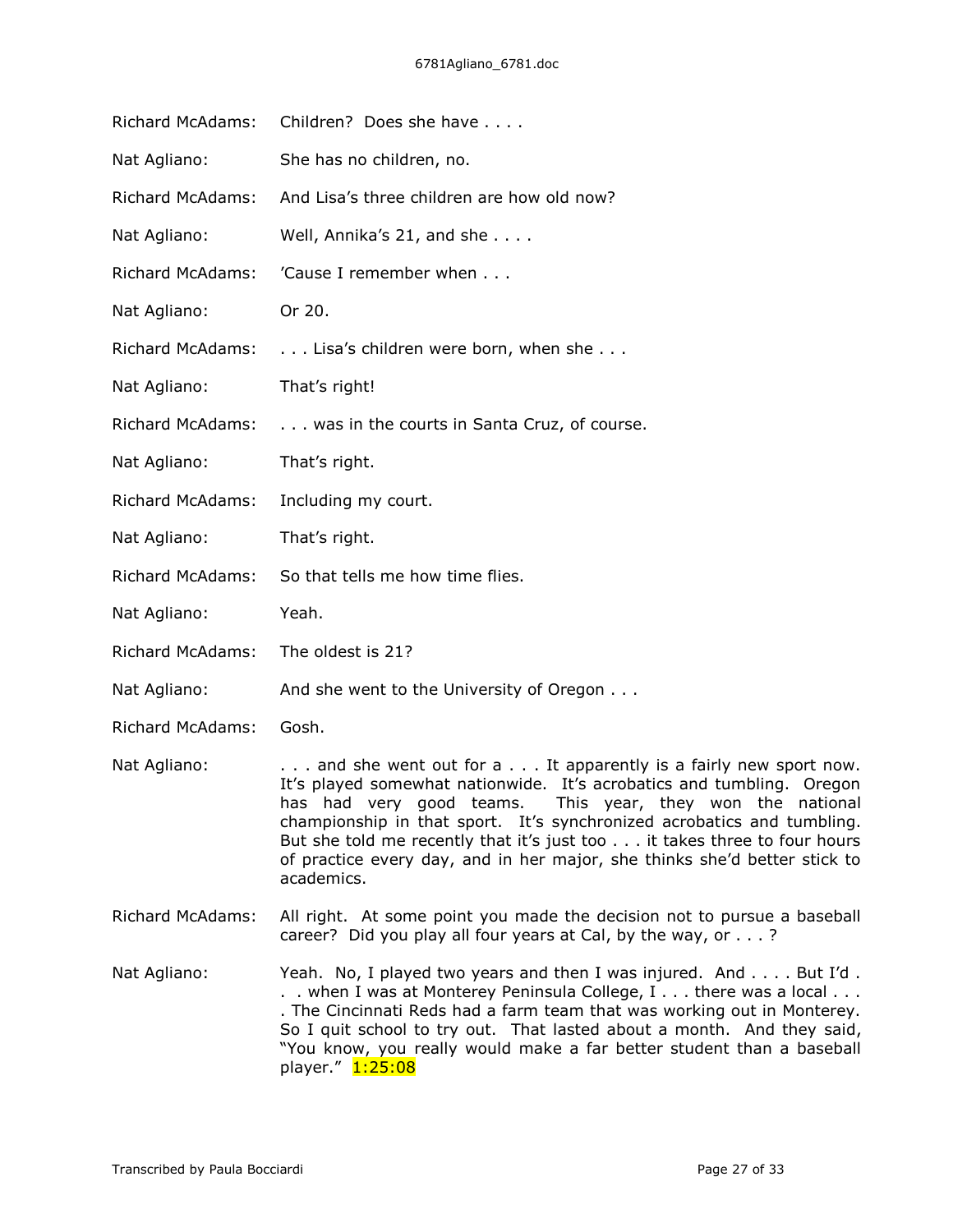Richard McAdams: So this is your oldest grandchild, then, who seems to have come to the same conclusion?

Nat Agliano: Annika?

Richard McAdams: Yes.

- Nat Agliano: Yeah. No, she's a good athlete. I think she'll . . . . I don't know whether she'll continue with that or not.
- Richard McAdams: And . . . .
- Nat Agliano: They're all good athletes. Sonja's a wonderful athlete and a wonderful young woman.
- Richard McAdams: Another one of Lisa's children?
- Nat Agliano: Yes.
- Richard McAdams: How old is she?
- Nat Agliano: She's probably 18, and she's going to attend Santa Barbara City College. And then Lena is a sophomore. They all played soccer; they're all good athletes – great, great kids.

Richard McAdams: And Cheryl's children?

Nat Agliano: Cheryl's children were homeschooled. One decided she wanted to start school and started college and is taking several class in community college in and around Highland, Illinois, and has managed to get all A's so far. And Sammy, who's about 10, still homeschooled – he's doing fine. I gotta get him to play golf!

- Richard McAdams: So I heard: four granddaughters, one grandson? Is that . . . .
- Nat Agliano: Yes.
- Richard McAdams: Okay.
- Nat Agliano: Yes.
- Richard McAdams: The next question was: any golfers in the group?
- Nat Agliano: No, I can't convince them. I'm trying to get Sam to see the light.

Richard McAdams: And you've got . . . . Some of them are . . . . Well, Lisa's children are nearby; they're in Santa Cruz County?

Nat Agliano: Yes.

- Richard McAdams: And were the children back in the Midwest, you said?
- Nat Agliano: Yes. 1:26:51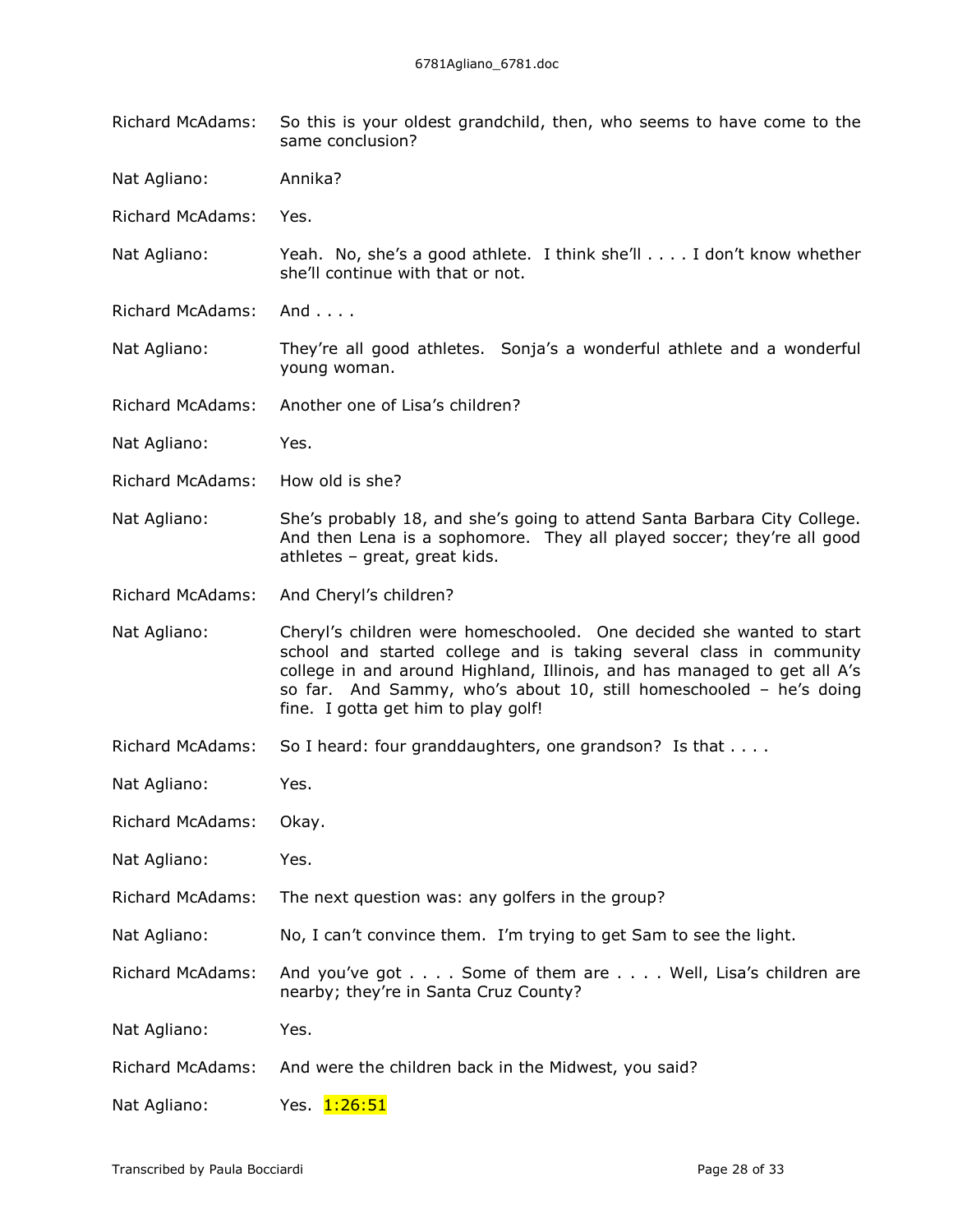- Richard McAdams: Do you get to see them very often?
- Nat Agliano: We generally go back at least twice a year. And Cheryl said . . . or plans now to come out to run in the Big Sur Marathon someday. I wonder.
- Richard McAdams: Once you've taken on the idea of running, it sounds like she's set out with the full Agliano gusto, as it seems to me.

Along the way . . . . Well, other aspects of the family that you want to talk about. Anything else that you wanted to add about family? I know how important family is to you, so I don't want to just leave it off and . . . .

- Nat Agliano: Yeah. Lil's been great all these years. We're married 58 . . . 59 years come August. And she's a great gardener – works out in the back acre, works hard every day. I promised to get her a membership into United Farmworkers Union.
- Richard McAdams: Well, and thank you for reminding me, because I meant to pursue questions of times that she's worked outside the home during your . . .
- Nat Agliano: Oh, yes, Lil . . . .

Richard McAdams: . . . 58 years. Her kind of career path.

- Nat Agliano: Well, Lil worked all during the time I was in college. And when I was in law school she worked for Kaiser – I think it was called Kaiser Aluminum at that time. And then when I was in the service she continued to work in El Paso, Texas, when I . . . we . . . I was stationed there. And she worked up until the time Mike was born.
- Richard McAdams: What kinds of . . . .
- Nat Agliano: Secretarial work. And then, even more recently, she went to work periodically for H&R Block. But it's been several years since she's done that.

Richard McAdams: Other attorneys in the family besides Lisa?

- Nat Agliano: Not that I know of. *[chuckles]*
- Richard McAdams: And do you ever think of having an attorney daughter myself did you ever think of going into practice together or something?
- Nat Agliano: Yeah, for about 30 seconds. *[both laugh]*
- Richard McAdams: Okay. About the same length of time that Emily and I considered it as well. The . . . .
- Nat Agliano: I think we try to remain friends.  $1:29:28$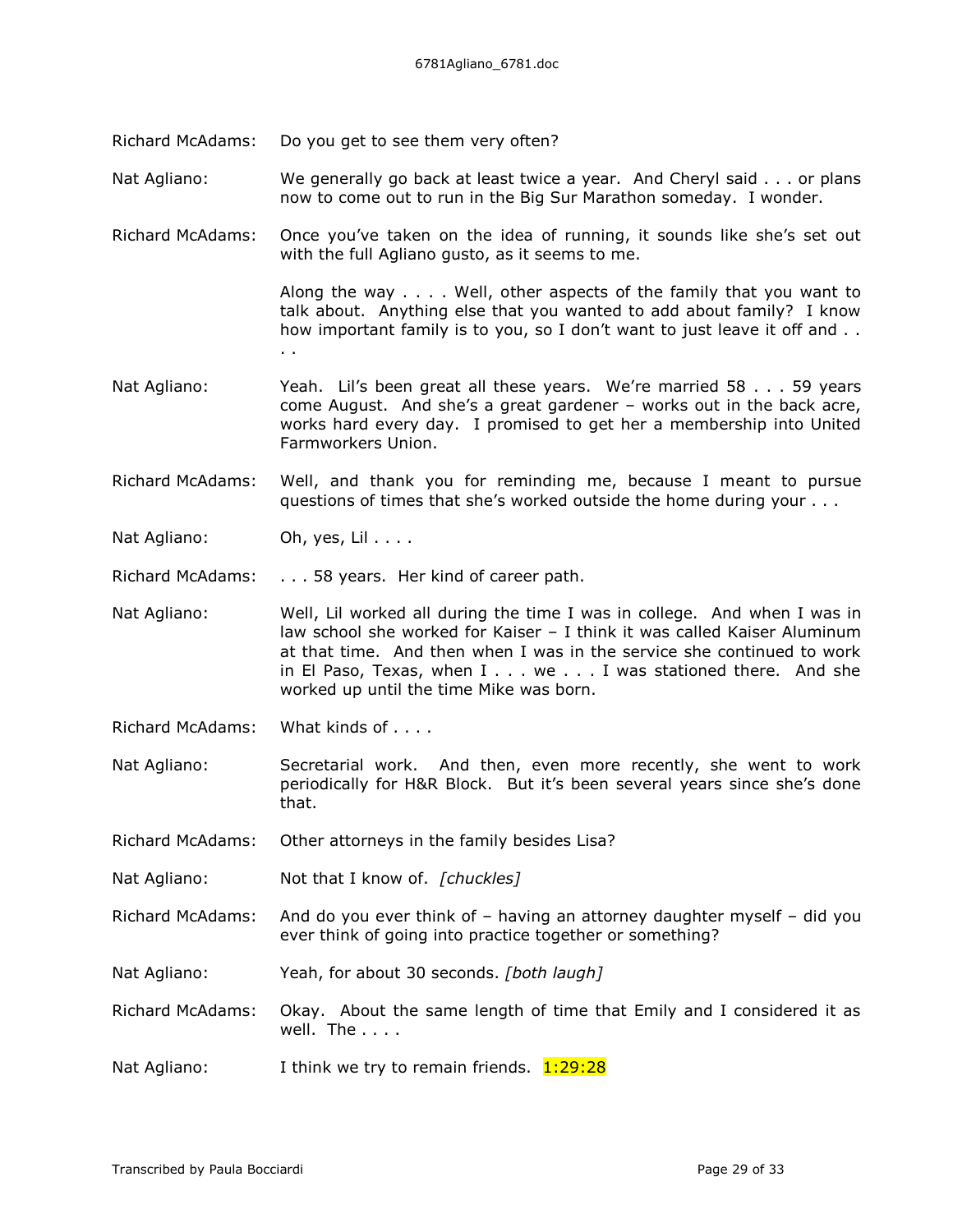- Richard McAdams: And the secret . . . . A 58-year marriage, and still running. Any secrets that you can convey to posterity, here, of such a wonderfully . . .
- Nat Agliano: No, you might have to . . . .
- Richard McAdams: . . . blissfully lengthy marriage that you care to put on the record?
- Nat Agliano: Yeah, I think it's probably due to Lil. You'd have to ask her!
- Richard McAdams: We'll put an addendum on this. Your family sounds very close . . .
- Nat Agliano: Yeah.
- Richard McAdams: . . . for sure. Getting back to legal career and the life on the court and everything like that, was there any . . . . along the way, was there sort of . . . . What I think about is like the best advice that you received along the way during your legal and . . . your legal career, including your judicial career? And along the lines of mentors, helpful . . . people who were helpful to you along the way.
- Nat Agliano: I wouldn't say advice as such. But my former law partner, Mike Panelli, I had the greatest respect for him, because as a lawyer I always noticed that it wasn't so much an effort to earn money, but it was the practice of law – the pure practice of law. One thing I admired about him was that no matter what, he would never, ever abandon a client. I mean, he was so loyal to clients, always looking out for their best interests. That was number one in his book, and that was a lesson for me, just to see how he treated clients, and the respect he had for clients, and the respect for his own responsibilities as a lawyer. Very ethical, in that regard. A very humble person. Was an excellent trial lawyer – had great imagination as a trial lawyer. I don't think he even appreciated how good he was. So, if I had to, you know, think of someone that taught me along the way, it would be him.

And then when I went on the bench, I had great colleagues in the trial court. When I went to the appellate court, Justice Brauer, I think, was a role model for me, mainly because not only was he very, very smart and very intellectual, but he was a very good listener. He listened, even though many thought he *wasn't* listening. But if he saw that he was wrong in his initial impression, he'd be the first one to change his mind. I always admired him for that. He was tough. He was tough on lawyers in oral argument. But he was always trying to get it right. That was the main thing.

- Richard McAdams: I mean, in general, outside of the, let's say, mentors or people who . . . that you've described, just in the general area of the law, history of the law, are there any particular judicial heroes that you had as you . . . in the years through your . . . and *have* during your legal career?
- Nat Agliano: I should have an affirmative answer for that, but I really don't. I never thought of it in those terms.

Richard McAdams: Do you consider yourself to be a judicial hero  $\dots$  1:33:53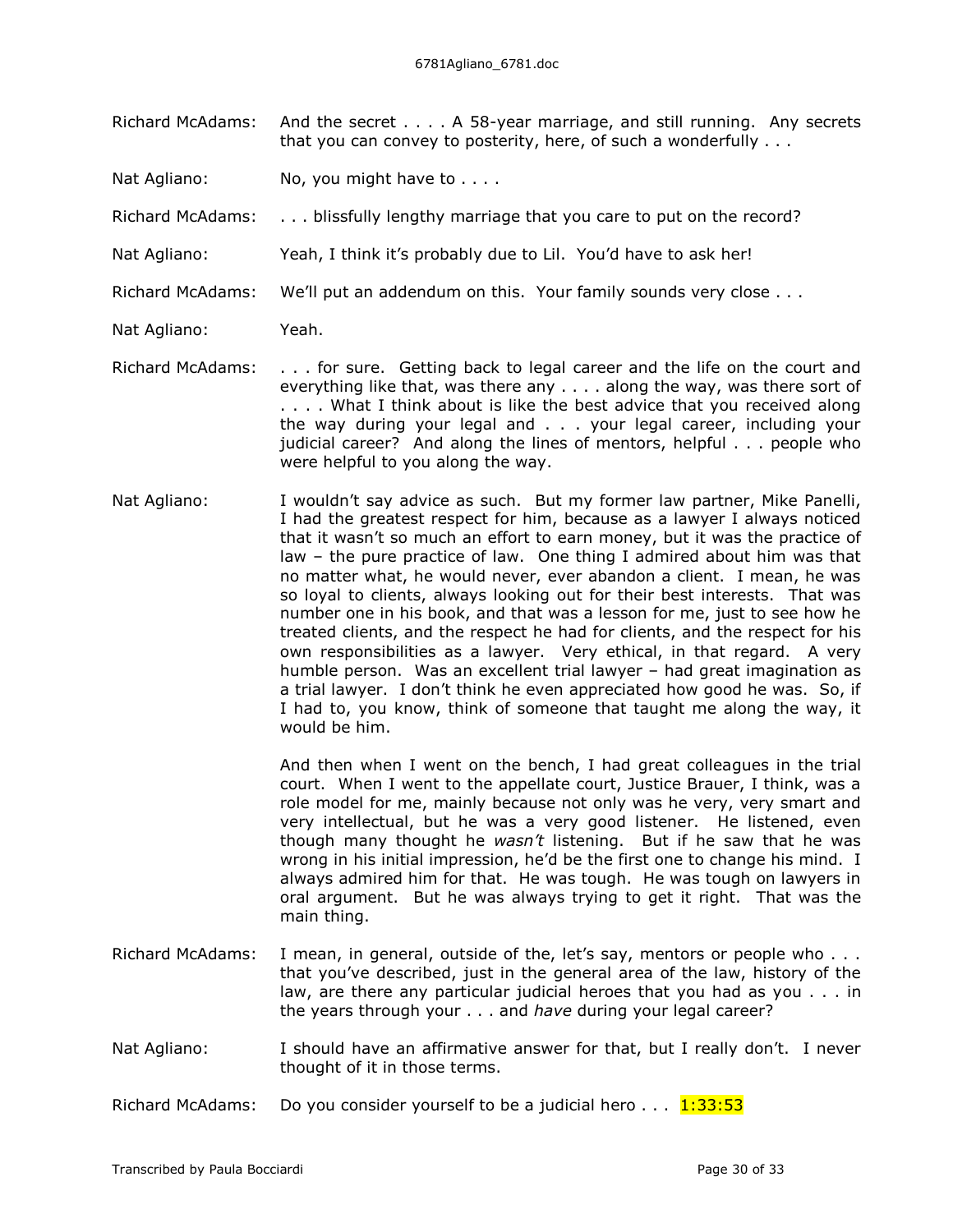Nat Agliano: No!

Richard McAdams: . . . to others?

Nat Agliano: Not at all. *[chuckles]*

Richard McAdams: Well, others might disagree with you along those lines, 'cause, as I said, there . . . .

Nat Agliano: Well, you know, our job is . . . I wouldn't call it frightening, but it's so awesome in terms of the responsibility you have, sometimes you think or ask yourself, "Well, who gave you the right to make such important decisions about other people's lives and property?" You know, you . . . . So it's not a job you can take . . . . You know, if you were to ask me, "Do you really *like* your job?" and you know, I'd think, "Well, how can you say you like a job – *like* a job – when it has so . . . such heavy and awesome obligations and responsibilities?" It's challenging, interesting . . . . I don't know how you could find a better profession than the law.

- Richard McAdams: Well, what's remarkable about you, too, Nat, is that you have a whole 'nother career beyond what we've been . . . really been talking about. Was . . . . After retiring from the appellate bench in 1992 . . .
- Nat Agliano: Yes.
- Richard McAdams: . . . it's been 20 years now in your current work. You're one of the pioneers . . . . I and others consider you to be one of the pioneers of alternative dispute resolution in the private arena. So I don't want to leave without talking about this period of a remarkable career.
- Nat Agliano: Well, you know, from the standpoint of your personal activity and your personal life, I don't think anything better could have come along than what we're doing now – private arbitration and mediation. Again, it's so interesting. It's an opportunity to continue working. It has the same obligations and responsibilities as we had on the trial bench and the appellate court and as a lawyer before that. I never thought that the system would get to a point where the private judging aspect would be so prominent in it. You know, I've often thought about the fact that we . . . the reality that we have a three-part system of government: the executive, legislative, and judicial. But the judicial function is being performed, especially on the civil side, by private . . . what turns out to be private enterprise. It's not private in the sense that it isn't supervised yet by the courts. It is. But it has its own dynamic, let me put it that way.
- Richard McAdams: You've been doing both mediation and arbitration since you joined JAMS. And about half-and-half, or how does it shape up?
- Nat Agliano: I've never counted it up in that manner. A lot of it is arbitration, you know. Frankly, you know, I could say at this point that I truly enjoy arbitration more because arbitration's more like the function that we'd been performing as active judges. We're deciding cases. In  $1:37:47$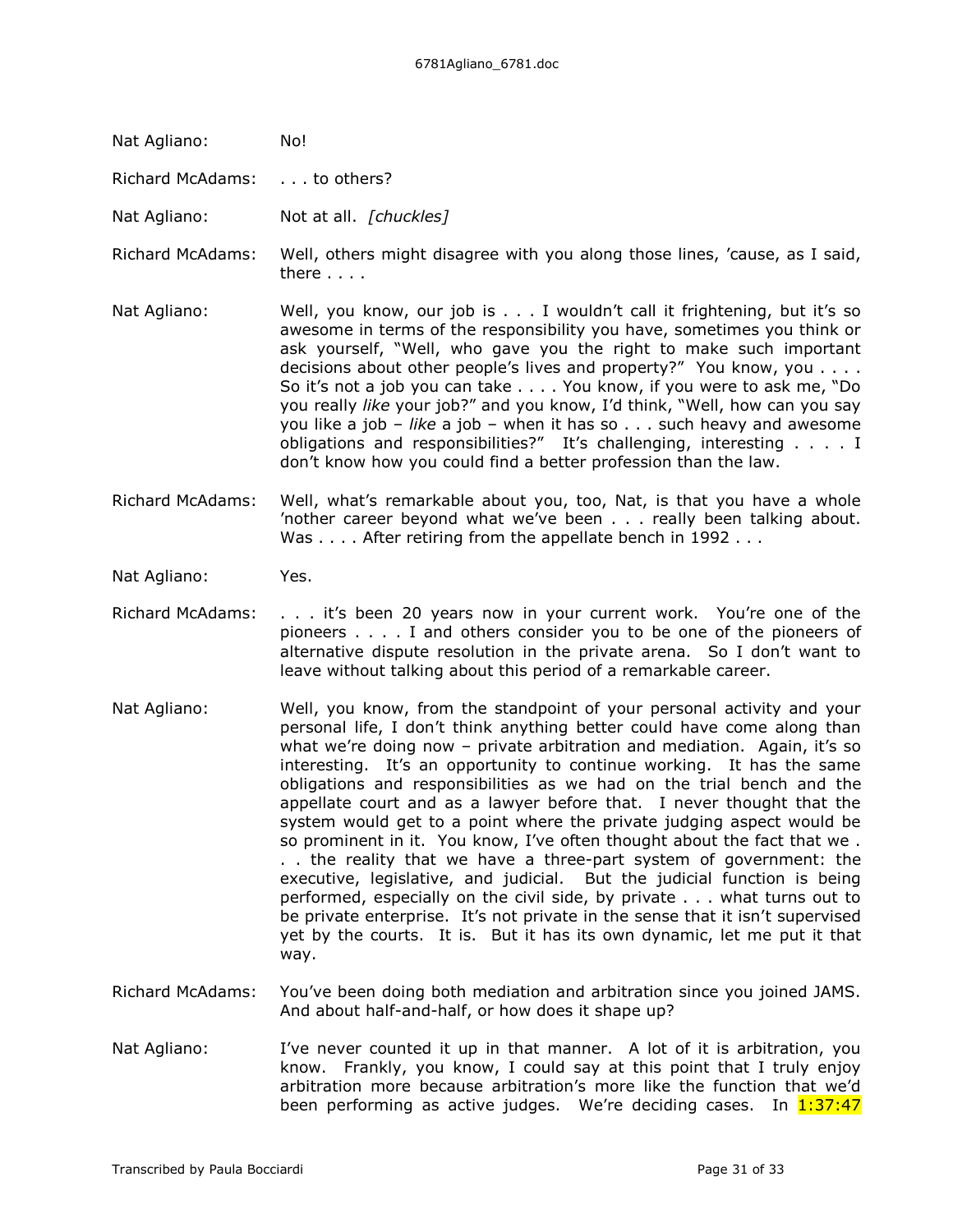mediation, you try to facilitate agreement between or among the parties, but you never get down to the point where you decide the issues, you know.

- Richard McAdams: It's tempting, sometimes . . .
- Nat Agliano: It's tempting!
- Richard McAdams: . . . to want to, right?
- Nat Agliano: Oh, sure.

Richard McAdams: But you need to be able to resist that.

- Nat Agliano: But it's a lot more difficult, to get . . . . You know, from a professional standpoint it's hard to get from mediation, where you talk more in terms of hypotheses – what if this, what if that, you know. You never know . . . you really never know the outcome of a case that's going through mediation. That's what makes successful settlements, I suppose.
- Richard McAdams: Do you have any favorite areas, in either mediation or arbitration?
- Nat Agliano: You mean favorite areas in the law?
- Richard McAdams: Of law, yes.

Nat Agliano: Not really, no. I participated in a lot of employment cases, real estate, probate. But again, they're all interesting. All very interesting.

- Richard McAdams: I mean, you have a reputation certainly *had* a reputation in the court systems at all levels – to be a 24-hour-a-day, 7-day-a-week worker. Do you . . . .
- Nat Agliano: How could you not?
- Richard McAdams: Do you have a . . . . Is that true? Is that myth, or is that . . . . Have you slowed down at all, let me put it that way. Because I know everybody says that of you – that you're hardworking.
- Nat Agliano: Well, I think, if you've got one case under submission, or even one, as opposed to five or six or whatever – you can't really let go of it, can you? I mean, you might take time to play golf, but it's always in the back of your mind. If you're not working on it actively, your subconscious is working on it. Because you can never . . . . You know, it's always been my thought, Rich, that you can never put *enough* time into a case. You can never say, "I'm done," you know. You could make a decision, and you could write it out, and you could send it in  $-$  I suppose that's when you're done, when you've completed that task. But otherwise, they just . . . the responsibility is just too great, dare we say "I'm through with it." You know, you could really never get to that point.
- Richard McAdams: Well, that kind of great work ethic kind of ties into some of the concluding questions I have, really. But what advice you would  $1:40:51$